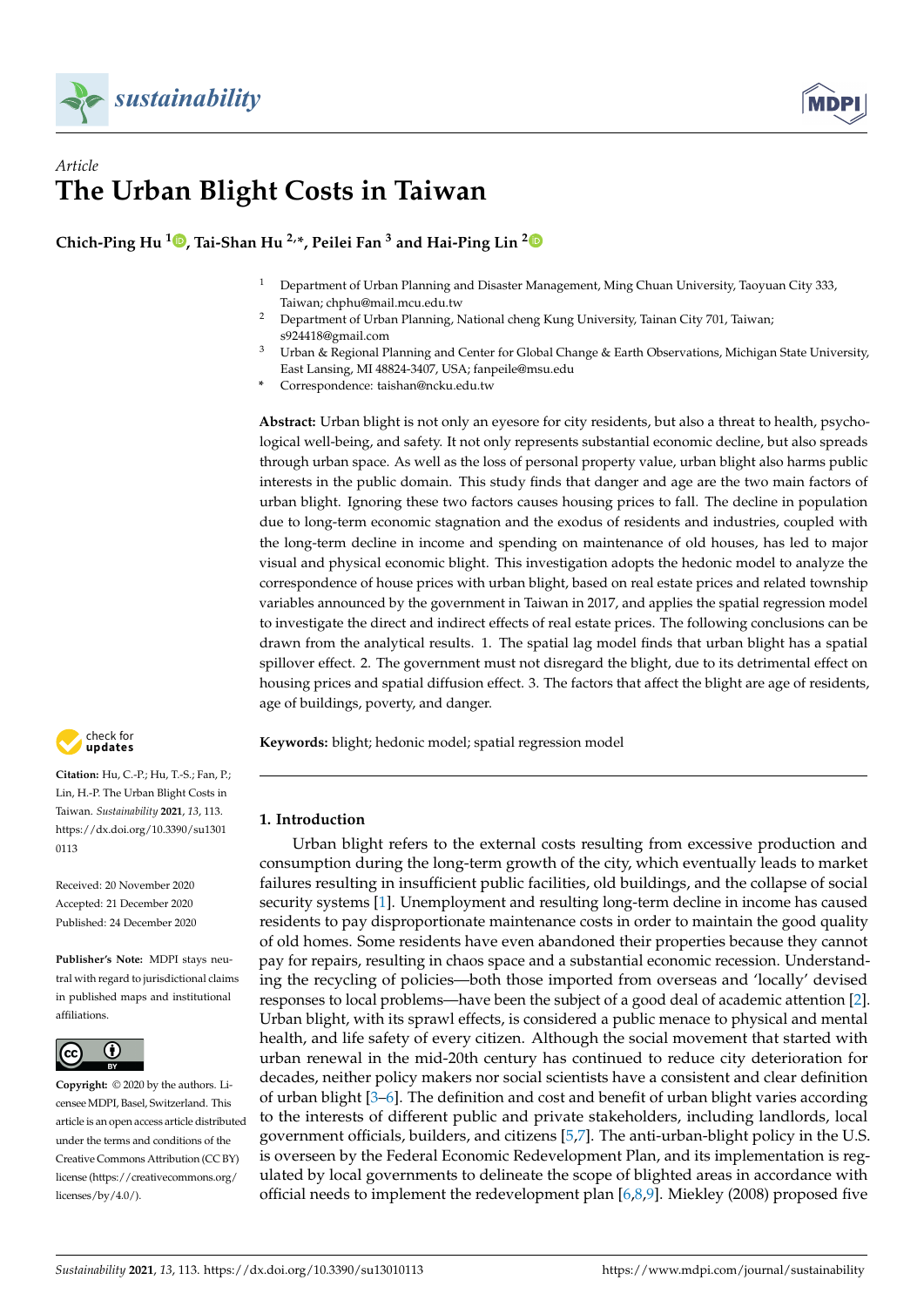neighborhood quantitative indicators to explain the urban blight phenomenon, namely abandoned buildings, unkempt properties, vacant lots, graffiti and litter, local crime rates, and falling property values [\[10\]](#page-13-8). Home buyers are willing to pay extra for a comfortable living environment, convenient location and safe living conditions.

However, city attributes representing low comfort, including old houses and elderly population (As defined by the Ministry of Interior Construction and Construction, houses over 30 years old are regarded as old houses; According to the definition of World Health Organization W.H.O., the population over 65 is regarded as the elderly population), cause real estate market transactions to shrink due to low security and low consumption levels. Urban blight factors, such as old housing, aging population, low personal income, poverty, and dangerous housing, reduce the level of housing services, and lead to a decline in demand for housing, thus reducing property prices. Comfortable city conditions are characterized by high consumer demand. Conversely, consumers lack interest in blighted housing, and are thus unwilling to buy, even at low prices [\[11](#page-13-9)[–16\]](#page-13-10). Blight occurs when businesses and individuals leave an area of the city, thus taking jobs and property tax revenue with them [\[17\]](#page-13-11). Although city residents often feel that public safety is gradually worsening, poor households are forced to ignore the quality of living due to their financial instability, and the elderly are restricted and often isolated by their community. However, residents still do not feel the cost of urban blight. The blight is a hidden factor that negatively affects the operation of a city, and even the capital market. Blight is thus a hidden cost of the city, but not specifically paid by residents. The hedonic model is often used to estimate the value hidden behind the goods, especially the hidden property values of non-market goods. Non-market goods have neither market transactions nor market value, but their attributes affect the efficiency of not only the local market, but also of markets nearby. The hedonic model is often adopted to estimate the marginal value of the hidden attributes [\[18–](#page-13-12)[20\]](#page-13-13). Some of these hidden attributes are difficult to estimate and measure, and even their implicit values are very sensitive to incomplete information [\[21](#page-13-14)[,22\]](#page-13-15).

Some attributes, such as comfort and blight, show poor information asymmetry between the buyer and the seller. In particular, this hidden attribute represents a merit or risk, increasing the complexity of estimating the marginal value of housing. To achieve a full information housing market, the model must include descriptions and estimations of the external effects of housing services [\[23\]](#page-13-16). The objective of this study is to investigate the cost of urban blight based on a hedonic model with property value as the dependent variable together with other independent variables of the towns and cities in Taiwan. Additionally, the spatial regression model is applied to analyze the spillover effect of blight attributes and derive the cost of urban blight by including the heterogeneity of the error term and the housing price lagged in the neighboring towns and cities as independent variables. The spatial regression model is based on spatial econometrics, which can further analyze the spatial effects from dependent as well as independent variables in terms of place. To avoid bias from estimating the marginal spatial effect, this investigation adopts the spatial hedonic model to estimate the effect of housing prices nearby neighboring towns and cities on housing prices, which cannot be analyzed by the ordinary least square (OLS) model. Government policy in Taiwan is concerned with Urban renewal, for which urban blight is the most important issue. Many studies have discussed urban renewal, and most of these have analyzed the important role of the renewal method and the transfer of rights. However, few studies have discussed the effect of urban blight on urban renewal.

#### **2. Literature Review**

Breger (1967) first raised urban blight issues and analyzed their causes. The article characterizes urban blight a decline in function and depreciation of value of real estate to levels unacceptable to residents of the community [\[7\]](#page-13-5). Morande et al. (2010) identified factors affecting urban blight as the distance between the place of residence and the nearest subway station, recoverable land after the disaster, whether the land is located in a conservation area, the population density of the community, the quality of education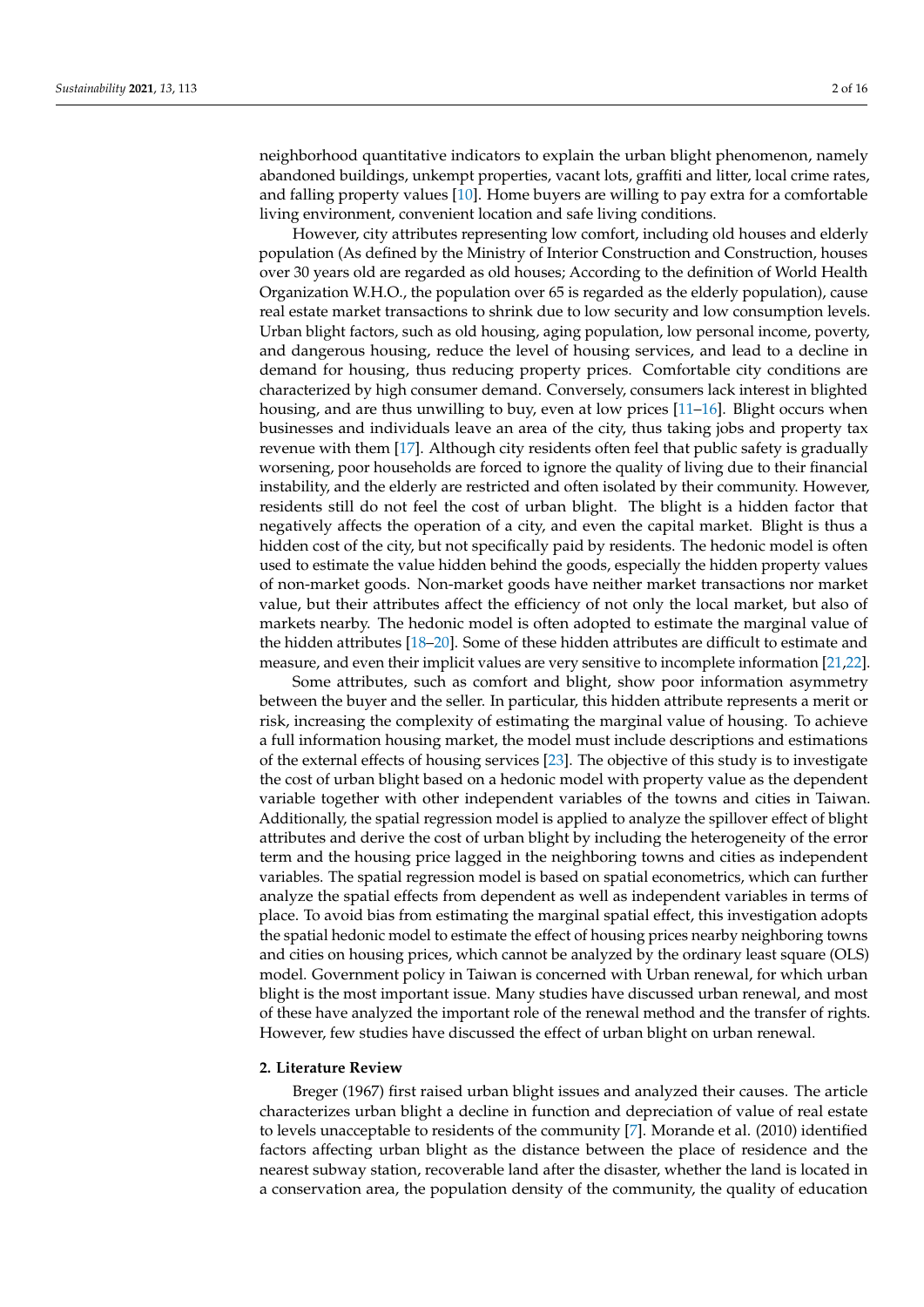in the place of residence, and neighborhood safety [\[24\]](#page-14-0). Brueckner and Helsley (2011) found that most residents choose to live in either downtown or suburban areas [\[1\]](#page-13-0). The quality and quantity of housing service in the city center depends on the level of property maintenance and reinvestment costs. However, households deciding to live in the city center must afford the external costs from a high-density living environment, unsuitable quality of life, air pollution hazards, and noise pollution disturbances caused by poor and blighted communities. The literature emphasizes that municipalities should provide sufficient information about the status of idle land and its potential in terms of ecological and social value. Create community coordinators, civic leaders, and other communitybased non-profit organizations [\[25\]](#page-14-1), will be helpful to communicate not blight. The Kuyucu and Unsal (2010) shows that the property/tenure structure of an area plays the most important role in the urban transformation projects [\[26\]](#page-14-2). As degree of enforcement can prompt people to engage with support services and achieve outcomes [\[27](#page-14-3)[–38\]](#page-14-4), that they themselves consider beneficial.

The article finds that overinvestment in the city center has reduced the cost of real estate acquisition in the suburban real estate market, where properties are traded lightly. The market failure in the city center pushes investment into the suburban real estate market, and suppresses the rising trend of housing prices in the city center. On the other hand, static or falling house prices in the city center reduce the incentives for homeowners to maintain their homes, and thus reduce the size of reinvestment. The article concludes that urban blight reduction can be achieved by adjusting the urban population movement policy, encouraging suburban residents to migrate into the central city, and stimulating reinvestment of the real estate market in the city center. Baum-Snow (2007) concluded that interstate highways increase the convenience of transportation among the states, but reduce the transport accessibility of city centers, and weaken the importance of the city center, leading to population decline and worsening urban blight [\[39\]](#page-14-5). Community crime and insufficiency of security also make urban blight worse, particularly for high-education households, and households with children, which are extremely sensitive to safety and security standards for deciding where to live. They will seriously consider moving out of communities that do not meet A [\[40\]](#page-14-6). Any community may experience blight.

Presently, in developing countries of Africa and Asia, urban sprawl remains a critical hurdle for urban planning and economic development of cities. Deficiencies in urban planning coupled with rapid urbanization—concentration of population in towns and cities—in developing countries have created conditions that call for immediate efforts by governments, and local agencies to respond to urban sprawl and promote healthy urbanism [\[41\]](#page-14-7).Characteristics of inadequate housing, including long-term disrepair, overcrowding, abandoned garbage, dumping danger, loss of tax base, and higher tax burden than real estate appreciation in the community, reduce demand for housing, causing the price of housing to decline gradually, finally leading to low-income households replacing high-income households as the dominant group in the community [\[42\]](#page-14-8). Pritchett (2003) described the social implications of blighted areas with public threats, which cause loss of public interest in a city [\[43\]](#page-14-9). Valasik et al. (2018) characterized urban blight in an area as high levels of poverty, vulnerable residents, and unstable housing [\[33\]](#page-14-10). Blight attracts crime, further negatively affecting house prices [\[44–](#page-14-11)[48\]](#page-14-12). A blighted community becomes a natural place for potential offenders to engage in criminal activities, because the police and the residents of the community do not care about anything that makes them feel insecure [\[45,](#page-14-13)[49](#page-14-14)[–51\]](#page-14-15).

This recommends moving away from strict greenbelt containment approaches and towards flexible growth boundaries, renewing the focus on self-contained communities with a good job-housing mix, empowering local authorities to generate revenue for providing infrastructure (such as transportation and affordable housing), and achieving horizontal and vertical consistency for land-use and transport integrated planning. Measures for state transportation and land use may engender disagreement among stakeholders [\[52\]](#page-14-16). We argue that urban social sustainability and the overall social sustainability is a multidi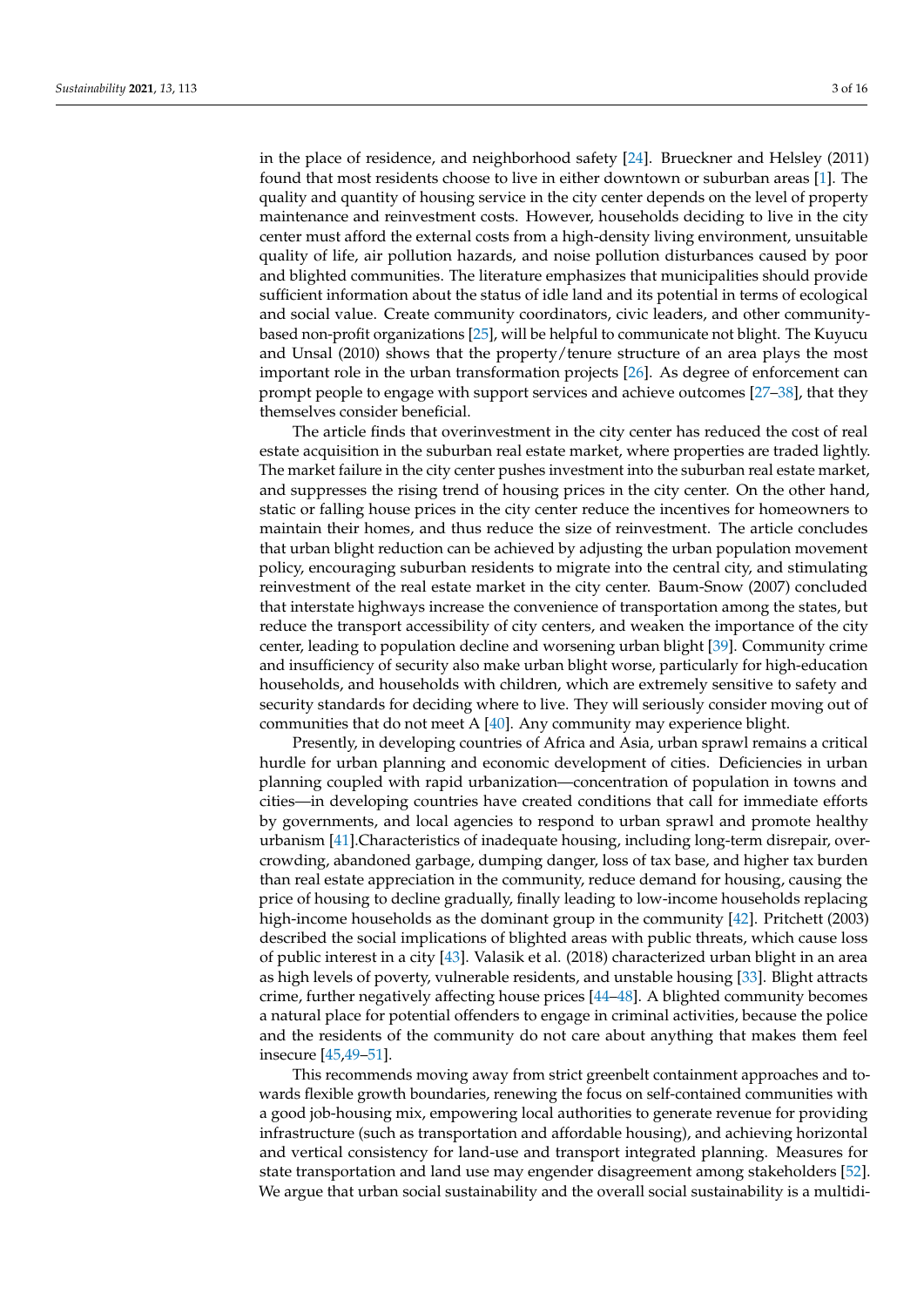mensional concept that incorporates six main dimensions of social interaction, sense of place, social participation, safety, social equity, and neighborhood satisfaction. Failure to consider each of these dimensions may lead to an incomplete picture of social sustainability [\[53\]](#page-14-17). Empirical studies have found that regeneration of urban blighted areas not only reduces the crime rate, but can also improve public health, sustain economic development, and increase real estate value [\[45,](#page-14-13)[47,](#page-14-18)[48,](#page-14-12)[54,](#page-14-19)[55\]](#page-15-0). In short, street vending thrives in contested public spaces amidst adverse policy environment or changing political conditions [\[56\]](#page-15-1). In some cities, the entrepreneurial activities associated with street vending even increase land value and generate new spatial relations [\[57\]](#page-15-2), affecting land use and transport activities. Diversified activities in the city will promote the vigorous development of public places and reduce the urban Blight Costs.

To improve efficiency of urban policy implementation, this study recommends that researchers analyze the spatial distribution of urban blighted areas and the characteristics of the spatial distribution to refine the estimates of the cost of urban blight and its spread effects, which add to urban development cost [\[58](#page-15-3)[,59\]](#page-15-4). Urban blight is a non-market good that lowers the individual utility and social welfare. The cost of urban blight can be estimated by indirect valuation methods, such as travel cost method and hedonic price method. The former is mostly an individual behavior model, as it requires data on travel costs and related attributes, while the latter can be applied to both individual and macro analysis [\[60](#page-15-5)[–62\]](#page-15-6). This investigation employs a hedonic model based on aggregated data to estimate the cost of urban blight, with a spatial regression model to determine the spillover effects of blight characteristics.

### **3. Research Methods**

House prices do not follow a homogeneous spatial distribution when by the ordinary least square's estimation. The factors that cause spatial variation of the distribution of housing prices are described below.

Similar spatial variables result in variation of dependent variables. Therefore, adding the independent variables to the model eliminates spatial autocorrelation in the error term by explaining the ignored independent variables.

Spatial heterogeneity causes variation. In this case, the error term still has spatial correlation, even when all the potential independent variables are added to the model. Evaluation using the least squares model is not effective. Adding regional dummy variables or independent variables may improve the effectiveness of the model.

The spatial contiguity effect means that variables of neighborhood areas influence the levels of other variables. This can be corrected by adding the dependent variable to the model as an independent variable, or by adopting the spatial lag model.

If the error term does not meet the assumption of I.I.D., then the spatial regression model can replace the least squares regression model (Figure [1\)](#page-4-0). In other words, the coefficient of correlated variables is estimated with the error term assumed to be not independent and not homogeneous. Figure [1](#page-4-0) shows the frame of the spatial regression model, which is described in detail as follows.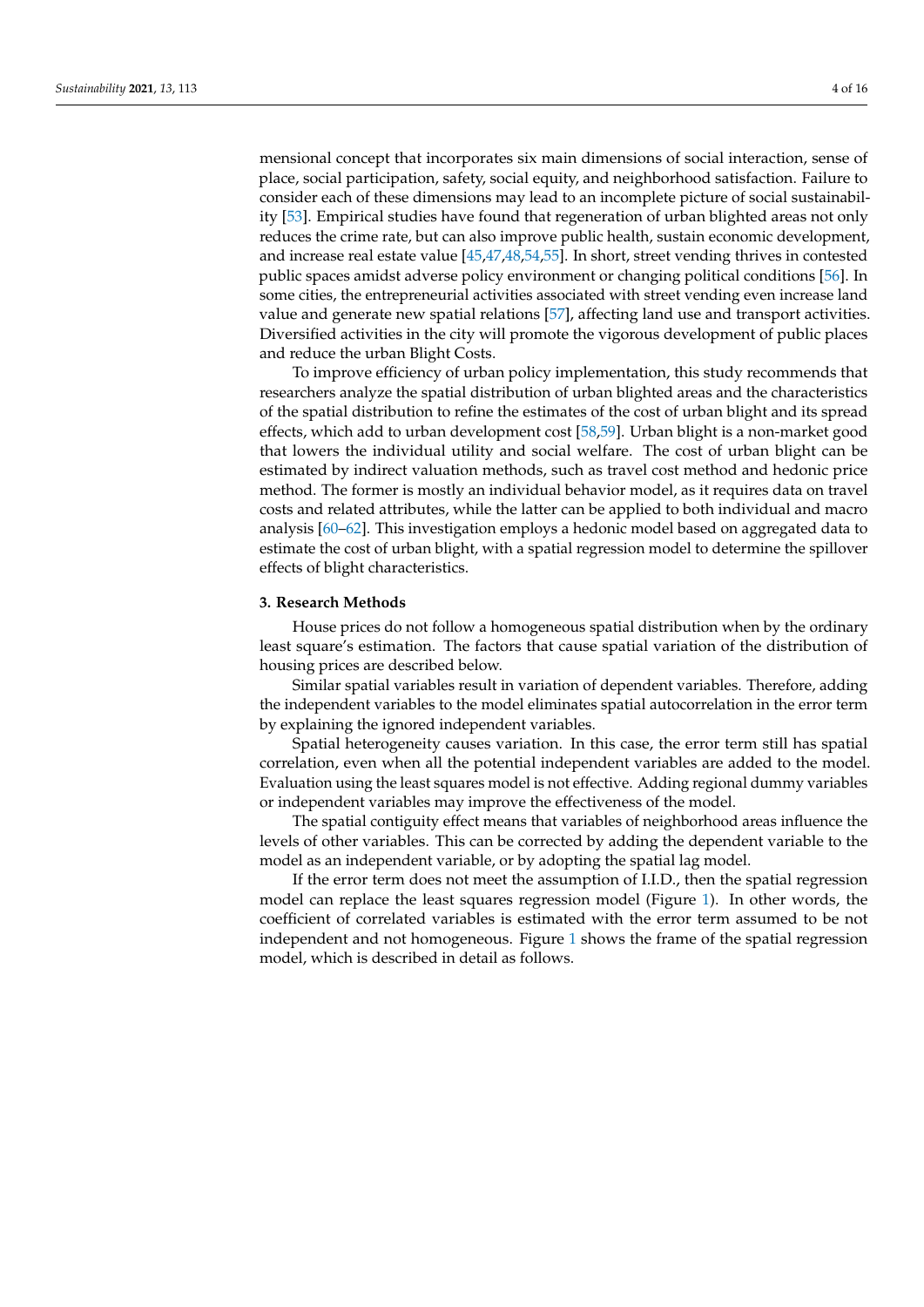<span id="page-4-0"></span>

**Figure 1.** Ordinary least squares regression model and spatial regression model. Sourcel: Anselin, **Figure 1.** Ordinary least squares regression model and spatial regression model. Sourcel: Anselin, 2005.

model is as Equation **(1)**: The characteristic function of housing prices adopted in the least squares regression

$$
p = X\beta + u \tag{1}
$$

where  $p$  is the vector of housing prices in  $n \times 1$  townships, cities, or districts; *X* denotes the matrix of independent variables or the variable matrix influencing housing prices in correspondence to *n* × *k* townships, cities or districts;  $β$  is the  $k \times 1$  coefficient vector;  $u$  is  $n \times 1$  error term vector; *n* represents the number of townships, cities, or districts, and *k* stands for independent housing price variables. The error term meets the following conditions. (1) The expected value is zero and no bias exists. (2) The variance is constant and not heteroscedastic. (3) The term has no error correlation, including spatial autocorrelation. (4) The term is not endogenous, i.e., each independent variable is uncorrelated with the error term. (5) The error term,  $u \sim N(0,\sigma^2)$ , has a normal distribution with a mean of zero and variance of  $\sigma^2$ .

Moran's *I*, proposed by Cliff and Ord (1972), is the most popular measurement for the spatial autocorrelation with the null hypothesis  $H_0$  and the error term of IID when analyzing global spatial autocorrelation. Equation (2) displays Moran's *I* calculation for global housing prices.

$$
I = \frac{n}{\sum_{i=1}^{n} \sum_{j=1}^{n} W_{ij}} \times \frac{\sum_{i=1}^{n} \sum_{j=1}^{n} W_{ij} (p_i - \overline{p}) (p_j - \overline{p})}{\sum_{i=1}^{n} (p_i - \overline{p})^2}
$$
(2)

where *I* denotes the statistic of global spatial autocorrelation; *p<sup>i</sup>* denotes the mean of housing prices in township, city, or district *i*, and  $\bar{p}$  denotes the mean of housing prices in all townships, cities, and districts in Taiwan.  $W_{ij} = 1$  if township, city, or district *i* is adjacent to township, city, or district *j*, and *Wij* = 0 otherwise (the township, city, or district i and the township, city, or district j adjacent to each other indicate that they have a common boundary, otherwise the two are not adjacent). Global spatial autocorrelation is the index of housing prices, showing whether the spatial distribution is clustered, dispersed, or random, although it cannot specifically indicate the cluster location.

The index of local spatial autocorrelation further demonstrates the characteristics of housing prices in spatial distribution, when performing Getis-Ord for the analysis of local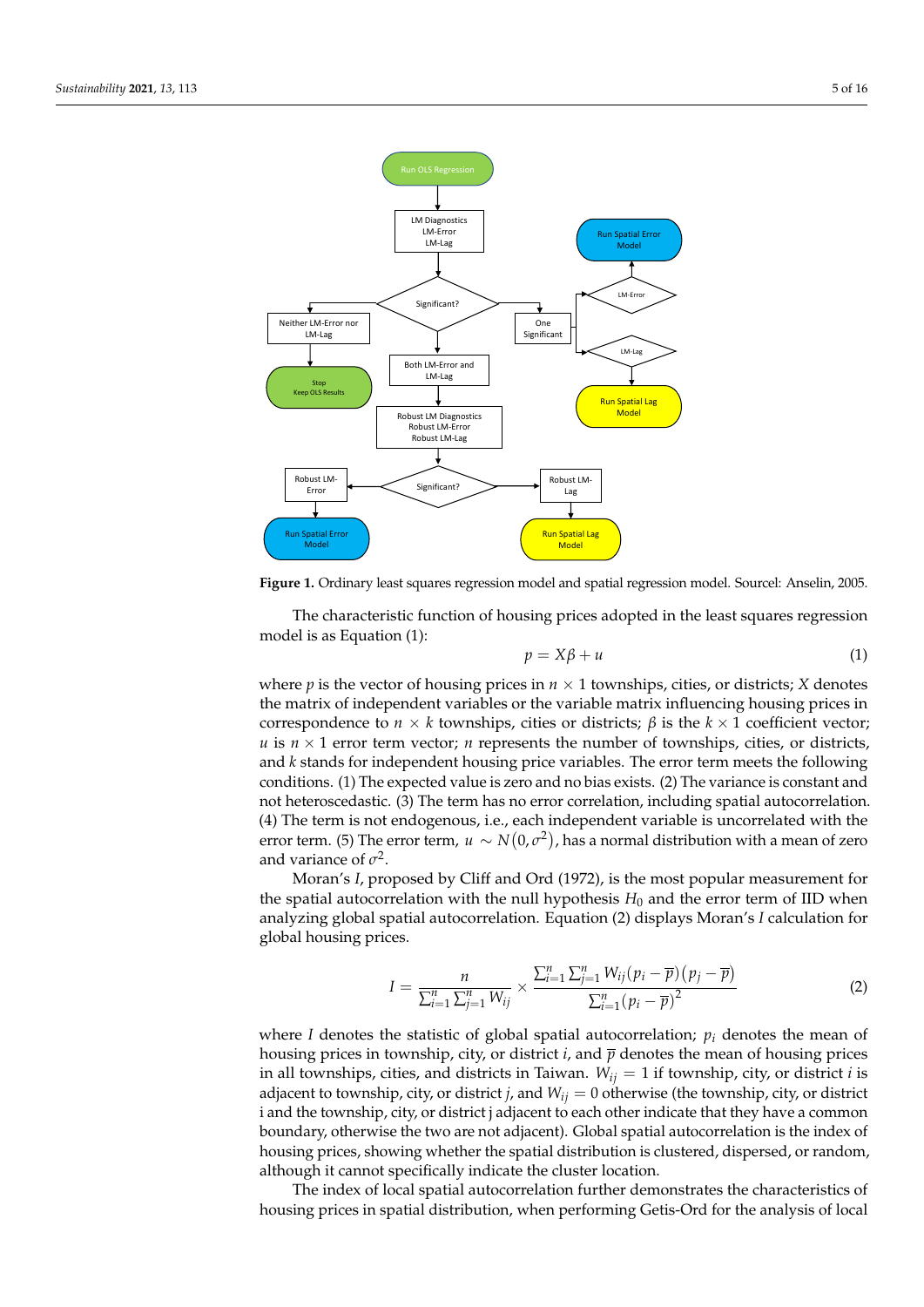spatial autocorrelation, *G* ∗ *i* . The local spatial autocorrelation in township, city, or district *i* is calculated by Equation (3):

$$
G_i^*(d) = \frac{\sum_{j=1}^n W_{ij}(d)p_j}{\sum_{j=1}^n p_j}, j = i
$$
\n(3)

*p<sup>j</sup>* denotes the mean housing price in township, city, or district *j*; *i* and *j* are adjacent towns or cities, and  $W_{ij} = 1$  if the distance from *i* to *j* is less than *d*. Two towns or cities with distance greater than *d* apart are not considered adjacent. That is,  $W_{ij} = 0$ .

Normalization of  $\overline{G}_i^*$  and significance testing are conducted. Equation (4) illustrates the calculation of  $Z(G_i^*)$ :

$$
Z(G_i^*) = \frac{G_i^* - E(G^*)}{\sqrt{V(G^*)}}
$$
\n(4)

 $E(G^*) = \frac{\sum_{i=1}^n \sum_{j=1}^n W_{ij}}{n(n-1)}$  $\frac{p_1 \sum_{j=1}^{n} V_{ij}}{n(n-1)}$ ,  $\forall j \neq i$  denotes the mean of the index of local spatial autocorrelation,

 $G_i^*$ , for housing prices in all townships, cities, and districts.  $V(G^*) = E(G^{*^2}) - E(G^*)^2$ stands for the variance for  $G_i^*$ . If  $Z > 1.65$ , then  $p < 0.10$ , indicating that the hot zone of housing prices is within the 90% confidence level. For *Z* > 2.81, *p* < 0.01, which means that the hot zone of housing prices is within the 99% confidence level. For  $Z < -1.65$ ,  $p < 0.10$ . In this case, the cold zone of housing prices exists within the 90% confidence level. For *Z* < −1.96 and *Z* < −2.81, *p* < 0.05 and *p* < 0.01, meaning that the cold zone of housing prices lies within the 95% and 99% confidence level, respectively.

Based on Anselin (1988), the spatial regression model is adopted to build a hedonic price model for investigating the cost of urban blight [\[63\]](#page-15-7). The Lagrange Multiplier is adopted to test the spatial lag in housing prices *W p* and Hypothesis  $H_0$  (adding the housing price as an independent variable does not increase the appropriateness of model). The Lagrange Multiplier is also adopted to test the spatial lag for the error term  $W_u$  and  $H_0$ (adding the error term as independent variable does not make the appropriateness of model better). If neither of these two spatial lag values are significant, then the least-squares method is adopted. If the spatial lag for  $W_u$  and  $H_0$  is significant, then the spatial error model is selected and described as Equation (5).

$$
p = X\beta + u
$$
  
 
$$
u = \lambda Wu + \epsilon
$$
 (5)

*λ* denotes the spatial regression coefficient; *W* denotes a spatial weighted matrix of order  $n \times n$ , and  $\epsilon$  is the vector of error term. If the spatial lag of *Wp* and *H*<sub>0</sub> is significant, then Equation (6) is used.

$$
p = \rho W p + X \beta + u \tag{6}
$$

*Wp* denotes the spatial lag term, and *ρ* denotes the spatial regression coefficient. If both these variables are significant, then robustness testing is performed.

(i) Roughness testing for spatial error model.  $H_0$ : *Wu* and *Wp* both exist in the model. The appropriateness of the model remains the same after removing *Wu*. (ii) Roughness testing for spatial lag model.  $H_0$ : *Wu* and *Wp* both exist in the model. Removing *Wp* does not change the appropriateness of the model. If (i) is significant, then the spatial error model is chosen. If (ii) is significant, then the spatial lag model is applied.

#### **4. Results and Discussion**

#### *4.1. Research Variables*

The data displayed by categorization of 368 townships in Taiwan, cities, and districts shows overall information. The overall framework that affects the development of urban housing is discussed (internal/external), and the research mainly focuses on the analysis of external "Urban Blight Costs" conditions that affect housing. First, the areas of urban blight were identified from the definitions and variables described in the references, as well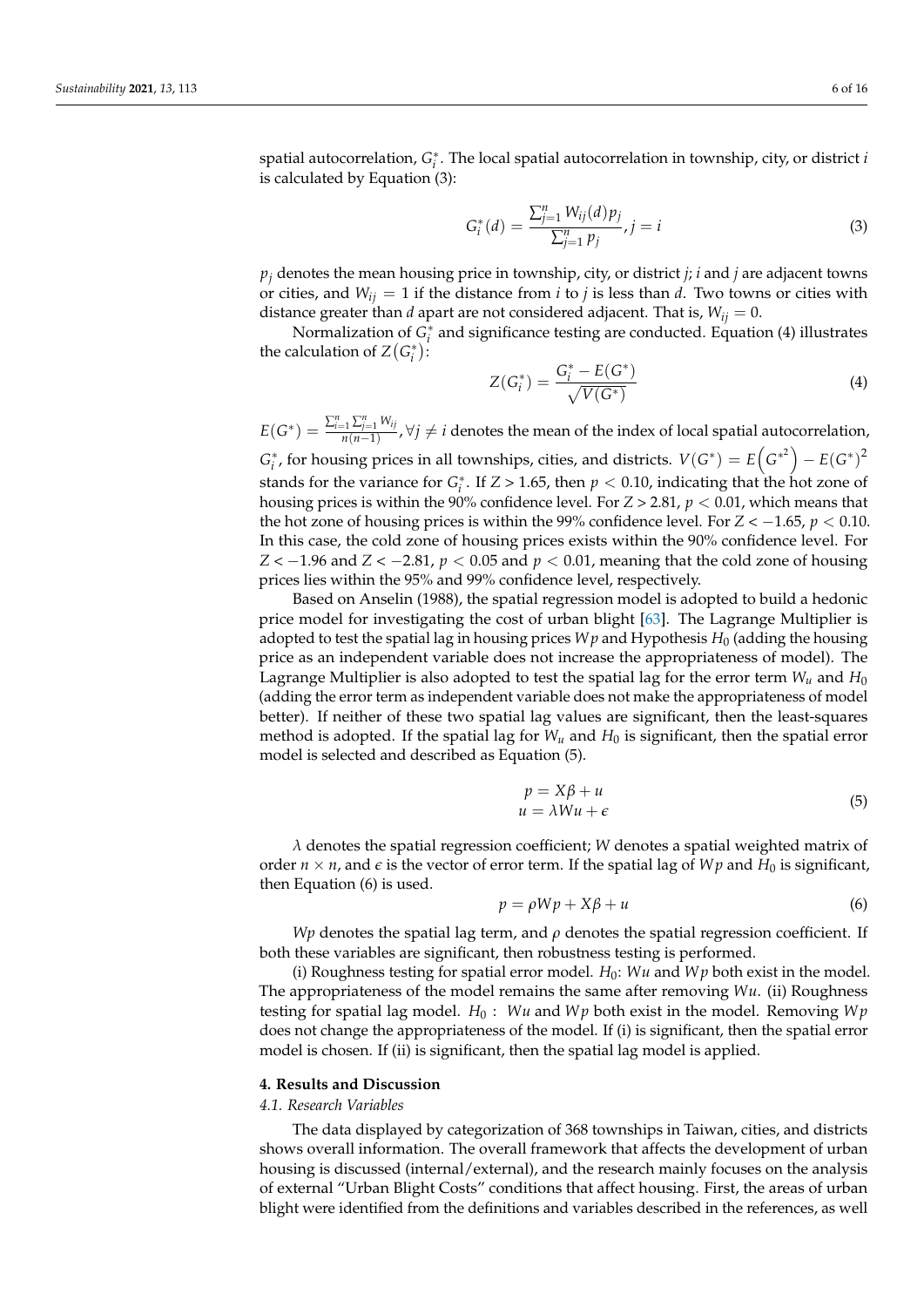as considering the data availability and suitability announced by township, city, or district government. Areas of urban blight, by definition, include those with old houses, elderly population, declining income, increased risk, and dead zones. Blight spreads, and is a hidden cost to society. The spread of social cost becomes a spatial spillover effect. Define *A* and *B* as adjacent towns or cities, where  $\tau$  denotes the marginal effect of house age to the housing price in area *A*, and ρ denotes the spillover effect of housing prices from area *B* to area *A*. The effect of house age on house price is derived from the recursive function. First, if τ denotes the marginal effect of house age to the housing price in area *A*, then the housing price in area *A* affected by  $\tau$  results in  $\rho$ , influencing the housing price in the adjacent area *B*. The fall in housing prices in area *B* further leads to the spillover effect  $\tau$ of housing prices in the area *A*, and again spills over to area *B* until the spillover effect reaches convergence.

Information about different townships, cities, and districts in Taiwan in 2017 was obtained through the system of Ministry of Finance and Ministry of the Interior. To establish a digital map, the data were also input into a geographic transformation system, ArcGis. Taiwan, located on the border of the Ring of Fire, the Eurasian Plate, and the Philippine Sea Plate, encounters earthquakes frequently. Thus, houses built with brick, wood, or stone are considered fragile buildings. Buildings aged more than 50 years are risky and fragile regardless of earthquakes, flooding, or public safety. The variables adopted in this investigation. Although household income is a global variable, it affects the housing services and the decision to rent or buy a house from the perspective of individual behavior. The factors of urban blight affect housing prices. The quarterly housing price, regardless of housing type, reflects the social cost caused by urban blight. A blighted area reveals the failure of a place, and implies an aging population not associated with spatial elements (Table [1\)](#page-6-0). The mean household income is NT\$791,000. The number of buildings built with brick, wood, or stone is 1889. The numbers of houses aged over 50 years and under 1 year are 1726 and 270, respectively. The elderly population per household is 0.45 people. The mean low-income population is 862.14 persons. The mean housing prices are NT\$8,867,000, NT\$11,618,000, NT\$8,848,000, and NT\$9,041,000 from Quarter 1 to Quarter 4, respectively.

<span id="page-6-0"></span>

| Table 1. Variables adopted and descriptive statistics of the analysis of urban blight effects in townships, cities, and districts |  |  |  |  |  |
|-----------------------------------------------------------------------------------------------------------------------------------|--|--|--|--|--|
| in Taiwan in 2017.                                                                                                                |  |  |  |  |  |

| Variable                  | <b>Definition</b><br>of Blight | Description                                                                                  | Unit                       | Source                                                                            | Mean     | Standard<br>Deviation | Minimum          | Maximum   |
|---------------------------|--------------------------------|----------------------------------------------------------------------------------------------|----------------------------|-----------------------------------------------------------------------------------|----------|-----------------------|------------------|-----------|
| Income                    |                                | Household income                                                                             | Thousand<br>Dollars        | Financial Data<br>Center, Ministry<br>of Finance                                  | 791.3243 | 166.3347              | 591.9725         | 1734.0120 |
| Special<br>Stone<br>House | Danger                         | Building material of<br>brick, wood, or stone                                                | House                      | Real Estate<br>Information<br>Platform, Ministry<br>of the Interior;<br>REIP, MOI | 1889.016 | 1390.542              | 41               | 15,018    |
| Old House                 | Oldness                        | House aged over<br>50 years                                                                  | House                      | REIP, MOI                                                                         | 1725.626 | 1445.710              | 3                | 10,247    |
| Young<br>House            |                                | House aged under<br>1 year                                                                   | House                      | REIP, MOI                                                                         | 270.4478 | 534.3672              | $\boldsymbol{0}$ | 4645      |
| House Age                 |                                | Average house age                                                                            | Year                       | REIP, MOI                                                                         | 33.8481  | 6.4780                | 15.71            | 66.55     |
| Senior                    | Seniors                        | Elderly population per<br>household                                                          | Person                     | REIP, MOI                                                                         | 0.4461   | 0.1141                | 0.20             | 0.78      |
| Low<br>Income             | Poverty                        | Low-income<br>population                                                                     | Person                     | Ministry of Health<br>and Welfare                                                 | 862.1423 | 1095.527              | 2                | 7629      |
| Housing<br>Price          |                                | Average housing price<br>listed on the purchase<br>agreement (regardless<br>of housing type) | Ten<br>Thousand<br>Dollars | REIP, MOI                                                                         | 904.0564 | 434.9548              | 273.7            | 3035      |

Source: "Financial Data Center, Ministry of Finance" and "Real Estate Information Platform, Ministry of the Interior".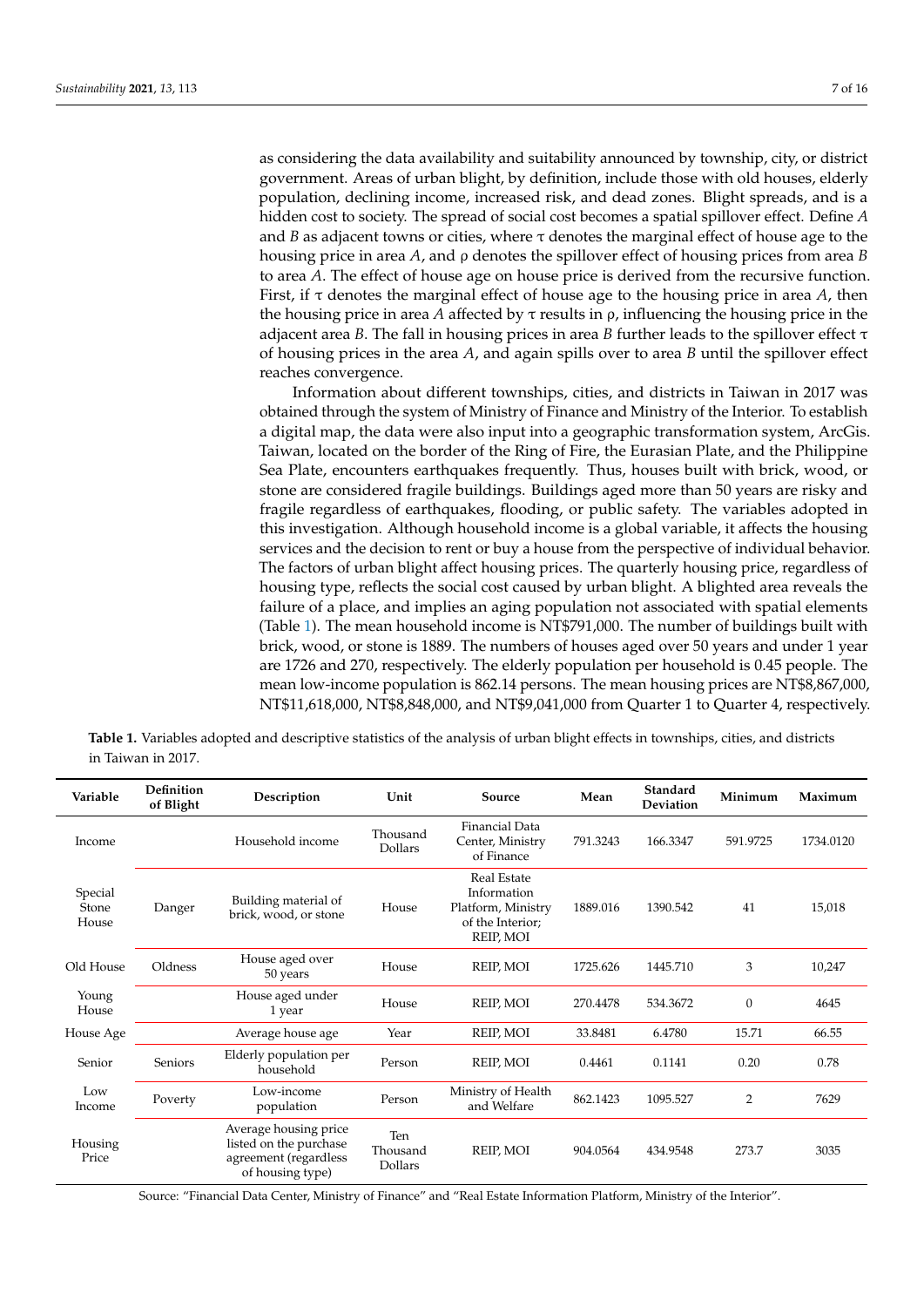## *4.2. The Analysis of the Hot Zone, Cold Zone, and Variables Correlated with Geographic Distribution*

A geographic information system visually depicts the geographic distribution of variables. The spatial econometric model can analyze econometric indices, and visualize spatial structures. Researchers can identify the characteristics of spatial distribution, such as housing prices and the related variables, based on the map generated by the model. The spatial clustering model can be further applied to identify the hot zone, cold zone outlier and the ones not spatially related, based on the distribution of variables (Table [2,](#page-8-0) Figure [2\)](#page-9-0). This investigation discusses spatial distribution, the hot zone, and the cold zone based on eight indices. The analysis indicates that the hot zone of high housing prices in New Taipei City is characterized by distribution of housing prices, household income, Special Stone House, Old House, or Young House, Senior. The hot zone in Taoyuan City is characterized by distribution of high housing prices, distribution of housing prices, Income, and Young House. Conversely, distribution of housing prices, Income, and Young House form the cold zone in the central to southern (Chiayi City and County, Yunlin County, and Tainan City) and east coast of Taiwan (Hualien County and Taitung County). The hot zone in these regions, (especially OR particularly) in Chiayi County, Tainan City, and Taitung County, is characterized by Special Stone House, Old House, average house age, and Seniors.

Hence, this investigation defined four factors as Seniors, house age, poverty, and danger, by categorizing the indexes of urban blight, and further conducted cross-analysis of the factors. This article uses the data of the "low-income households" of the Ministry of Health Service, the "number of houses with a house age of more than 50 years", "the number of brick, wood, and stone houses", and the "average number of elderly people per household" of the real estate information platform of the Ministry of the Interior. By standardization of the four variables, they represent "poverty", "oldness", "danger", and "seniors". The sum of standardized z values can have "oldness" and poverty", "oldness and seniors", "oldness, poverty, and danger", "oldness, seniors, and poverty", "oldness seniors, poverty, and danger" variables in different combinations. The intersection of elderly population and poverty shown in Figure [2a](#page-9-0) form a hot zone in central Taiwan (Yunlin County and Chiayi County) and a cold zone in southern Taiwan (Pingtung County). Figure [2c](#page-9-0) illustrates the hot zone of New Taipei City, Yunlin County, and Nantou County, and the cold zone of Taoyuan City and Tainan City, concerning the intersection of Seniors and House Age. The spatial distribution for the intersection of Seniors, House Age, and Danger forms a hot zone in central to southern Taiwan, including Yunlin County, Tainan City, Nantou County, and Chiayi County (Figure [2d](#page-9-0)), and a cold zone in New Taipei City in northern Taiwan. The factors of Seniors, House Age, and Poverty form hot zones in Yunlin County, Chiayi County, and Tainan City, and a cold zone in Pingtung County (Figure [2e](#page-9-0)). Figure [2f](#page-9-0) illustrates the result of analysis combining the factors of Seniors, House Age, Poverty, and Danger. Spatial distribution results indicate that these factors form a hot zone in Yunlin County, Chiayi County, Tainan City, and Taitung County, and a cold zone in Hualien County.

Spatial autocorrelation investigation results demonstrate that the blighted characteristics not only exist in urban areas, but are also distributed in rural areas, and have spatial concentration.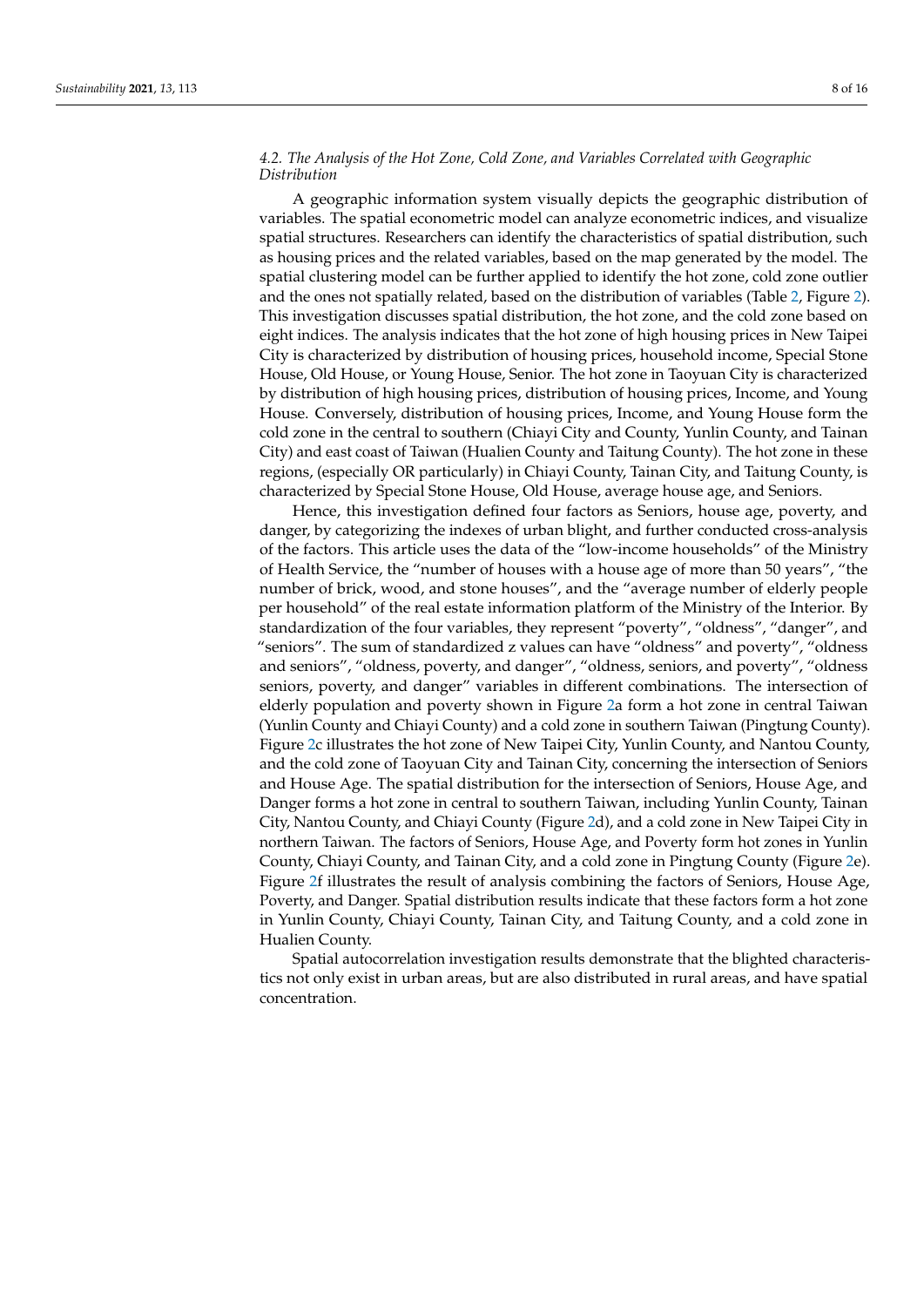**Variable (Hot Zone) (Cold Zone)** High housing price New Taipei City, Taoyuan City, Hsinchu City, Taichung City Housing prices (Only the 99% is considered for the cold zone.) Yilan County, New Taipei City, Taipei City, Keelung City, Taoyuan City, Kinmen County Taitung County, Hualien County, Pingtung County, Kaohsiung City, Tainan City, Chiayi County, Yunlin County Household income (Only the 99% is considered for the cold zone.) Yilan County, Kinmen County, Taoyuan City, Keelung City, New Taipei City, Hsinchu County, Taipei City Hualien County, Nantou County, Pingtung County, Kaohsiung City, Yunlin County, Chiayi County, Taitung County, Tainan City Danger Yilan County, Hualien County, Taoyuan City, Kaohsiung City, New Taipei City, Taitung County, Tainan City, Penghu County Kaohsiung City, Yilan County, Taoyuan City, New Taipei City, Hualien County Oldness Penghu County, New Taipei City, Taoyuan Taitung County, Kaohsiung City Young House New Taipei City, Taoyuan City Hualien County, Kaohsiung City, Taitung County, Tainan City House age New Taipei City, Taoyuan City, Yunlin County, Changhua County Kaohsiung City Senior Hualien County, Nantou County, Taoyuan City, Kaohsiung City, Yunlin County, New Taipei City, Chiayi County, Changhua County, Taichung City, Taitung County, Tainan City, Penghu County Kaohsiung City, Taoyuan City, Taitung County Seniors and poverty Nantou County, Changhua County, Taichung<br>City, Penghu County Taitung County, Penghu County Seniors and oldness Penghu County, Taichung City, Keelung City, Changhua County Taitung County, Kaohsiung City, Taichung City, Taoyuan City, New Taipei City Seniors, oldness and danger Hualien County, Nantou County, Kaohsiung City, Yunlin County, Changhua County, Taitung County, Tainan City, Penghu County Taitung County, New Taipei City, Taoyuan City, Yilan County Seniors, oldness and poverty Nantou County, Yunlin County, Changhua County, Taichung City, Penghu County Taitung County, Pingtung County Seniors, oldness, poverty and danger Yunlin County, Changhua County, Tainan Tailung County, Changhua County, Tailung County<br>City, Penghu County

<span id="page-8-0"></span>**Table 2.** The geographic distributions, hot zones and cold zones of housing price, blights, and relative variables in townships, cities, and districts in Taiwan.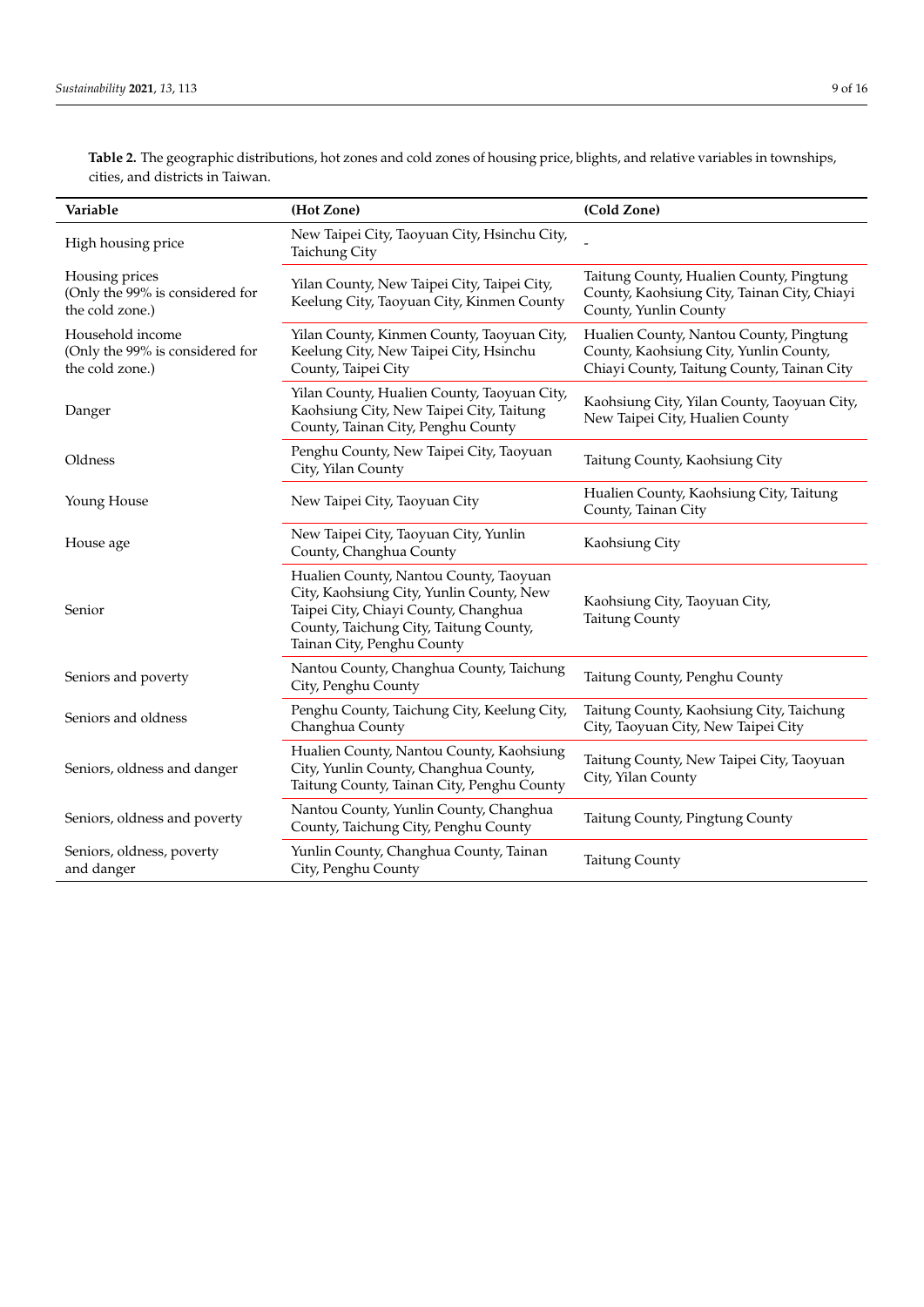<span id="page-9-0"></span>

**Figure 2.** The hot zone of spatial distribution of Taiwan in 2017 by Getis-Ord. **Figure 2.** The hot zone of spatial distribution of Taiwan in 2017 by Getis-Ord.

#### *4.3. Factors Causing Urban Blight and the Economic Costs 4.3. Factors Causing Urban Blight and the Economic Costs*

which reduce housing prices, further causing spatial spread. This investigation established a characteristic function for housing prices, selecting the median housing prices from Quarter 1 to Quarter 4 of 2017 in Taiwan as the dependent variables. The dependent variables comprised the Income, Special Stone House, Old House, Young House, Senior, and Low Income. These variables are the major factors that cause urban blight. Seniors, House Age, poverty, and danger are the key factors causing urban blight,

First, the characteristic function of housing prices was established by the least squares model (Table [3\)](#page-10-0). Income and Low Income were the two factors that most significantly influenced housing prices. The estimated coefficients were positive, indicating that the result was incompatible with factor (the Variance Inflation Factor (VIF) of the independent variable is lower than 10, indicating that there is no collinearity between the variables) of urban blight. The overall model did not pass the characteristic test for independent and identically distributed error terms (independent and identically distribution test for the error term of housing price of 2017 in Taiwan. H0: Error term is I.I.D.; Errorlags: W;  $\chi^2$  (1) = 35.52; Prob. $\geq \chi^2$  = 0.0000), possibly because of the characteristics of spatial clustering for housing prices or the spillover effect on the housing prices in a certain housing prices or the spillover effect on the spinling prices in a certain space range.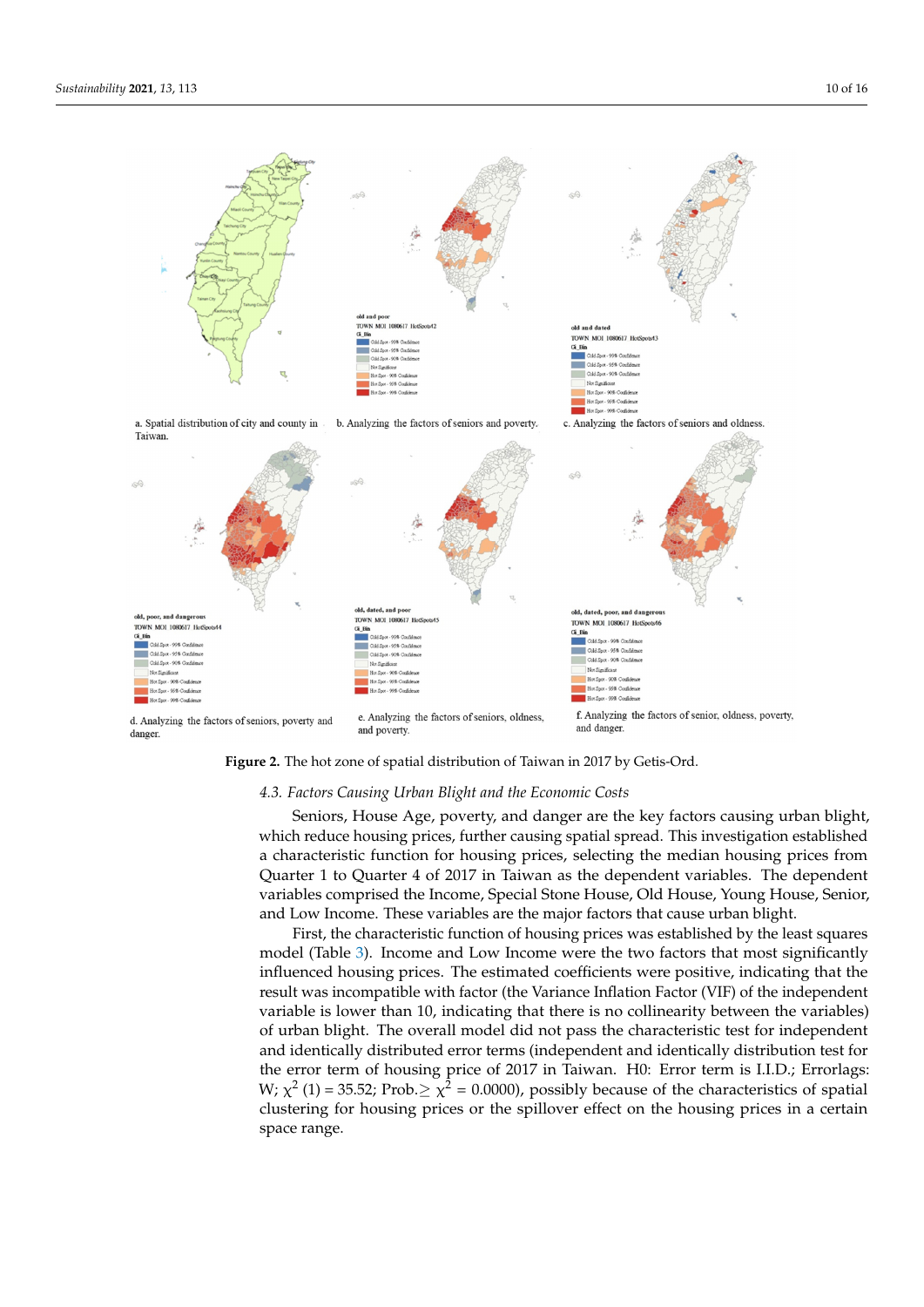| <b>Housing Price</b> a | Coefficient  | <b>Standard Deviation</b> | <b>VIF</b> |
|------------------------|--------------|---------------------------|------------|
| Constant Term          | $-479.6246$  | 250.7130                  |            |
| Income                 | 1.3936 ***   | 0.1378                    | 1.59       |
| Special Stone House    | $-0.0437$    | 0.0232                    | 1.95       |
| Old House              | $-0.0078$    | 0.0198                    | 3.04       |
| Young House            | $-0.0258$    | 0.0431                    | 1.79       |
| House Age              | $-0.8420$    | 10.9863                   | 5.38       |
| Senior                 | 312.892      | 597.5865                  | 4.29       |
| Low Income             | $0.1046$ *** | 0.0200                    | 1.72       |
| Adj $R^2$              | 0.6149       |                           |            |
| Prob. >F               | 0.0000       |                           |            |
| Mean VIF               | 2.82         |                           |            |

<span id="page-10-0"></span>**Table 3.** Estimation results of housing prices function in Taiwan by ordinary least squares method for 2017.

Note: \*\*\*:  $p < 0.001$ ; <sup>a</sup>: Median of housing prices from Quarter 1 to Quarter 4 of 2017.

To avoid statistical errors, this investigation also conducted normality, heterogeneity, and spatial dependence tests for the error term $^4$ . The displays the results of Jarque–Bera Test for normality test within 1% significance level ( $p = 0.00$ , rejecting  $H_0$ ). The error term was not normally distributed. Regarding the heterogeneity test, the test result of the Breusch– Pagan Test is 174.652, whereas that for Koenker–Bassett Test showing that the variance was not stationary, nor a fixed constant. Possible root causes for the heterogeneity of housing prices in Taipei City are accessibility of the location, completeness of infrastructure, and external economy. Therefore, this investigation adopted the Lagrange Multiplier for test of dependence and added variables. Significant influence by a certain variable indicated the dependence and importance of that variable.

Analytical results indicate that both the spatial error model and spatial lag model were more suitable than the least squares model. Therefore, robustness tests for both spatial error and spatial lag models were undertaken. The robust spatial lag model 4 demonstrated better suitability than the Lagrange Multiplier model. Robust LM (Error) random variable test value is 3.216 with a p value of 0.0729, accept hypothesis  $H_0$ : remove error term independent variable, the model's fitness is not reduced to indicate that the spatial error model estimation is inferior to the ordinary least-squares estimation. However, its fitness is lower than that of the Lagrange Multiplier estimation method. Robust LM (Lag) random variable test value is 8.503 with a p value of 0.0035, reject hypothesis  $H_0$ : remove house prices as independent variables, the model is properly reduced to indicate that the spatial lag model estimation is better than the ordinary least squares estimation. This investigation adopted the robust spatial lag model to analyze the marginal utility for urban blight.

A. Spatial error model and spatial lag model for housing prices

The error term is not independent and identically distributed when estimating housing prices by least squares estimation. The shows results from a further Lagrange Multiplier test, which indicates that both models passed the test. Accordingly, this investigation conducted a robustness test. The significance level increased for the spatial error model, as demonstrated by the increase in p value from 0.0086 to 0.0729. The significance level for spatial lag model diminished, as demonstrated by the decrease in p value from 0.0081 to 0.0035. That is, the spatial lag model has a lower significance level of than the spatial error model.

B. The robust spatial error model and robust spatial lag model for housing prices

Both spatial regression models passed the Lagrange Multiplier test. Therefore, robustness test 5 was further conducted. The p values for the spatial lag model and spatial error model in Independent and identically distribution test for the error term of housing price of 2017 in Taiwan are 0.0035 and 0.0729, respectively. However, only the spatial lag model rejected *H*0. Robust spatial lag model was adopted for the analysis of spatial effect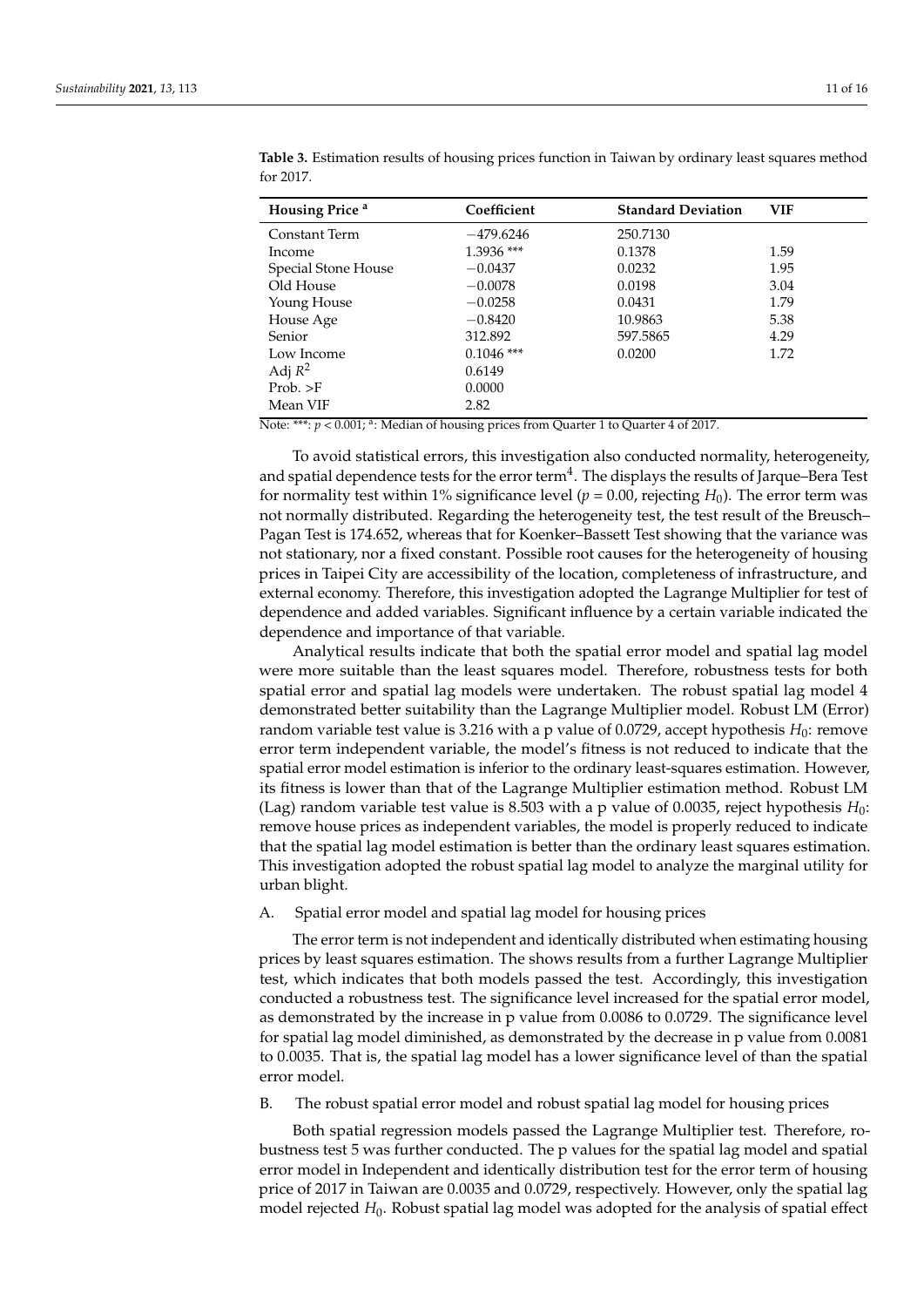on housing prices. This investigation incorporated the robust spatial lag model for the analysis of spatial effect on housing prices. The significant variables listed in Table [4](#page-12-0) are the Income, Special Stone House, Young House, and Low Income.

C. The spatial characteristics of urban blight influencing housing prices

The characteristic function for blight influencing housing prices was established based on the robust spatial regression model. The estimated regression coefficients were further applied to calculate the marginal utility for each blight characteristic. A negative value of marginal utility for a characteristic in Table [4](#page-12-0) indicates that the characteristic decreased the housing price, and the price of a blight characteristic represents its contribution to the overall cost linked to blight.

- i. A decrease of average household income (Income) by NT\$1000 directly caused housing prices to drop by NT\$13,200. The spillover effect of the adjacent areas decreased the housing price by NT\$900. The total effects on housing prices was thus a decrease of NT\$14,100.
- ii. One additional house built with brick, wood, or stone (Special Stone House) directly lowered the housing prices by NT\$400. Housing prices further dropped by NT\$30 owing to the indirect effect resulting from the spillover effect of the neighboring areas. The total effect was to reduce the housing prices by NT\$430.
- iii. Increasing one house aged more than 50 years (Old House) led to a drop in housing prices of NT\$140. The indirect effect caused by the spillover of the adjacent areas was to reduce housing prices by NT\$10. The total spatial effect was a reduction in housing prices of NT\$150.
- iv. Housing prices declined by NT\$680 when adding one house aged less than one year (Young House). The spillover of adjacent areas indirectly reduced the housing prices NT\$50. The overall effect was thus a decline in housing prices of NT\$730.
- v. An additional one year of house age (House Age) directly reduced the housing prices by NT\$65,790. The spillover effect of the neighboring areas indirectly lowered the housing prices by NT\$4670, resulting in a drop of NT\$70,460 in the overall housing prices.
- vi. Reducing the average senior population per household by 1 person (Senior) directly lowered the housing prices by NT\$4,477,990. The indirect effect of the spillover of adjacent areas was a NT\$318.06 drop in housing prices. The overall effect was thus a decrease in housing prices of NT\$4,796,050.
- vii. The low-income population (Low Income) decreasing by one person directly lowered housing prices by NT\$1,040. The spillover effect of the adjacent areas caused a reduction of housing prices by NT\$70. Thus, total effect was a reduction in the housing prices NT\$1,120.

Based on the above description, the blight characteristics that meet the requirement of negative values of marginal utility are Special Stone House, Old House, Young House, and House Age. In contrast, Income, Senior, and Low Income gave a positive value of marginal utility.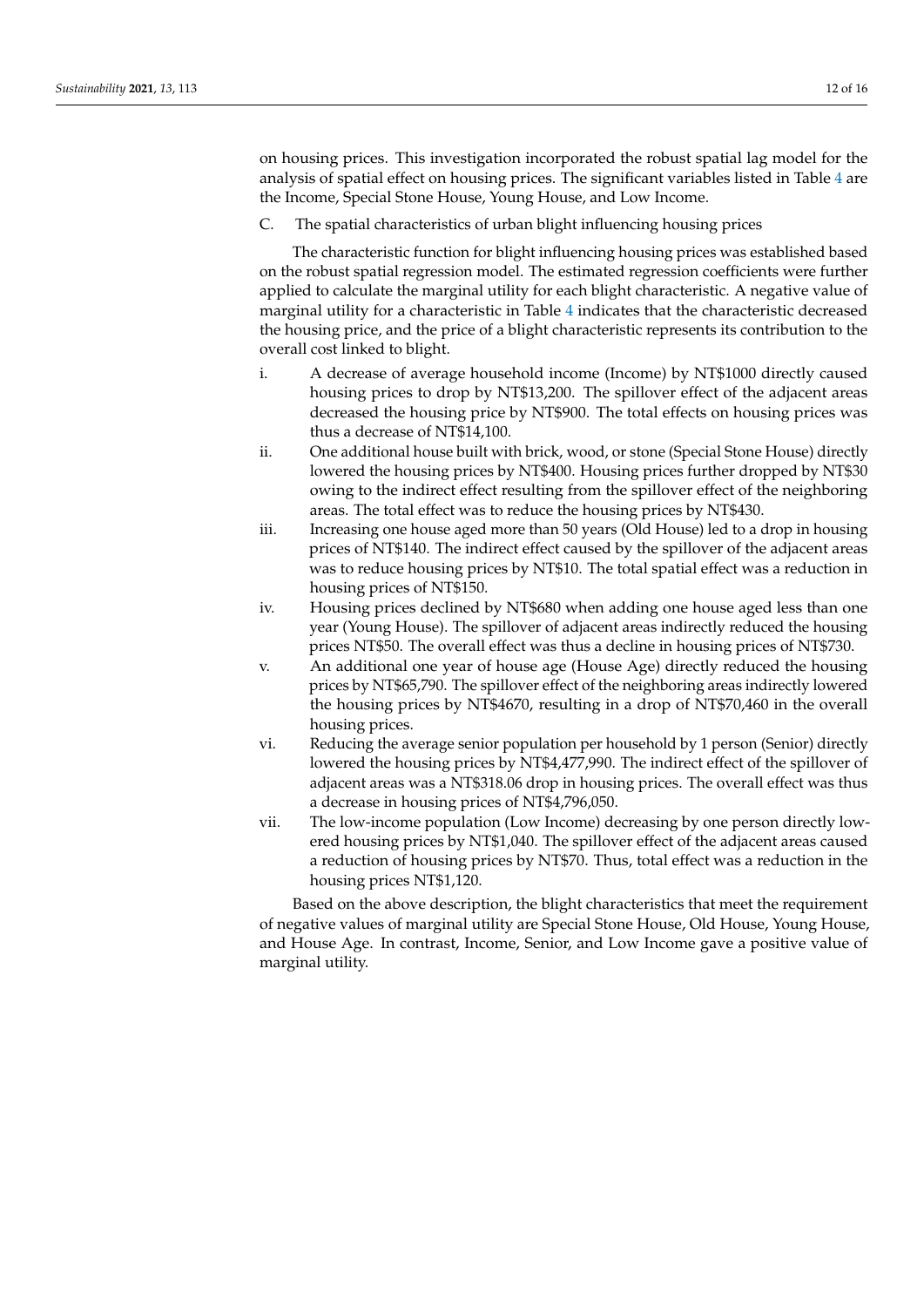<span id="page-12-0"></span>

| Housing Price <sup>a</sup>                             | <b>Spatial Error Model</b>            |                                     | Spatial Lag Model (Robust)            |                       | <b>Spatial Effect with Respect to</b><br>Changes by the Relative |                    |                        |  |
|--------------------------------------------------------|---------------------------------------|-------------------------------------|---------------------------------------|-----------------------|------------------------------------------------------------------|--------------------|------------------------|--|
|                                                        | Coefficient                           | <b>Standard</b><br><b>Deviation</b> | Coefficient                           | Standard<br>Deviation | <b>Direct</b><br>Effect                                          | Indirect<br>Effect | <b>Total</b><br>Effect |  |
| Constant Term                                          | $-187.7682$                           | 261.0479                            | $-358.3282$                           | 244.6073              | 1.3242                                                           | 0.0941             | 1.4182                 |  |
| Income                                                 | 1.3179 ***                            | 0.1405                              | $1.3219$ ***                          | 0.1345                | $-0.0400$                                                        | $-0.0028$          | $-0.0428$              |  |
| Special Stone House                                    | $-0.0331$                             | 0.0235                              | $-0.0399$                             | 0.0220                | $-0.0141$                                                        | $-0.0010$          | $-0.0151$              |  |
| Old House                                              | $-0.0112$                             | 0.0216                              | $-0.0141$                             | 0.0220                | $-0.0683$                                                        | $-0.0049$          | $-0.0732$              |  |
| Young House                                            | $-0.0908*$                            | 0.0330                              | $-0.0682$                             | 0.0403                | $-6.5789$                                                        | $-0.4673$          | $-7.0462$              |  |
| House Age                                              | $-8.9127$                             | 10.8185                             | $-6.5675$                             | 10.8401               | 447.799                                                          | 31.806             | 479.605                |  |
| Senior                                                 | 350.2758                              | 562.6866                            | 447.0207                              | 570.4571              | 0.1041                                                           | 0.0074             | 0.1115                 |  |
| Low Income                                             | $0.1063$ ***                          | 0.0192                              | $0.1039$ ***                          | 0.0194                | 1.3242                                                           | 0.0941             | 1.4182                 |  |
| W<br>Housing Price 4                                   |                                       |                                     | $0.1184*$                             | 0.0438                |                                                                  |                    |                        |  |
| e. Housing Price 4                                     | $0.3410$ ***                          | 0.0628                              |                                       |                       |                                                                  |                    |                        |  |
| Var(e. Housing Price 4)                                | 64719.92                              | 7399.522                            | 65594.32                              | 7368.012              |                                                                  |                    |                        |  |
| Pseudo $R^2$                                           | 0.6343                                |                                     | 0.6403                                |                       |                                                                  |                    |                        |  |
| Wald $\chi^2$ (Prob. > $\chi^2$ )<br>AIC<br><b>BIC</b> | 6.902(0.0086)<br>2290.785<br>2321.665 |                                     | 7.011(0.0081)<br>2290.727<br>2321.661 |                       |                                                                  |                    |                        |  |

**Table 4.** Estimation results of spatial regression model and Spatial effect of housing prices of 2017 in Taiwan.

Note: \*\*\*:  $p < 0.001$ , \*:  $p < 0.01$ ; <sup>a</sup>: Median of housing prices from Quarter 1 to Quarter 4 of 2017.

#### **5. Conclusions and Suggestion**

The cost of urban blight includes deindustrialization, population decline, deurbanization, economic reconstruction, abandoned residences and public facilities, high unemployment rate, poverty, family disintegration, low standard of living, low life quality, political deprivation, crime, increased pollution, and desolate urban landscapes. However, residents usually do not feel the cost because they do not directly pay for it. However, those hidden environmental costs lower the prices of real estate. This investigation first explains the variable coefficients through the least-squares regression model, and indicates that only two factors, Income and Low Income, were significant. That is, the model was unable to explain other variables. Although the spatial collinearity was not significant, the indicator of the global spatial autocorrelation for housing prices, Moran's I, and that for local spatial autocorrelation, Getis-Ord  $G_i^*$ , both indicated that the error term of the estimation did not correspond to the I.I.D. assumption. To avoid any bias, this investigation adopted the spatial economic model for the estimation of housing prices. Results of the suitability test for the models indicate that the spatial lag model is most suitable for the estimation of housing prices.

Besides the ordinary least-squares estimation, spatial autocorrelation, spatial heterogeneity, and abnormality were identified in the error term of the adopted model. Bias in the estimation results from spatial heterogeneity of the housing prices; the relatively high housing prices in Taipei area and the areas adjacent to Taipei; the relatively low housing prices in Ping-tong, Hualien, Taitung, and the adjacent areas; high and low housing prices accompanying spatial clustering, and the huge differences between high and low housing prices. Furthermore, this investigation revealed that factors of Income, Low Income, and Senior did not meet the characteristics of urban blight. Conversely, Special Stone House, Old House, Young House, and House Age contributed to urban blight. In general, the spillover effect occurred on the housing prices, influencing the housing prices not only in an environment but also in the adjacent areas. The affected housing prices in the adjacent areas would further influence the housing prices in the original area. The housing prices would be affected recursively until the spillover effect reached convergence.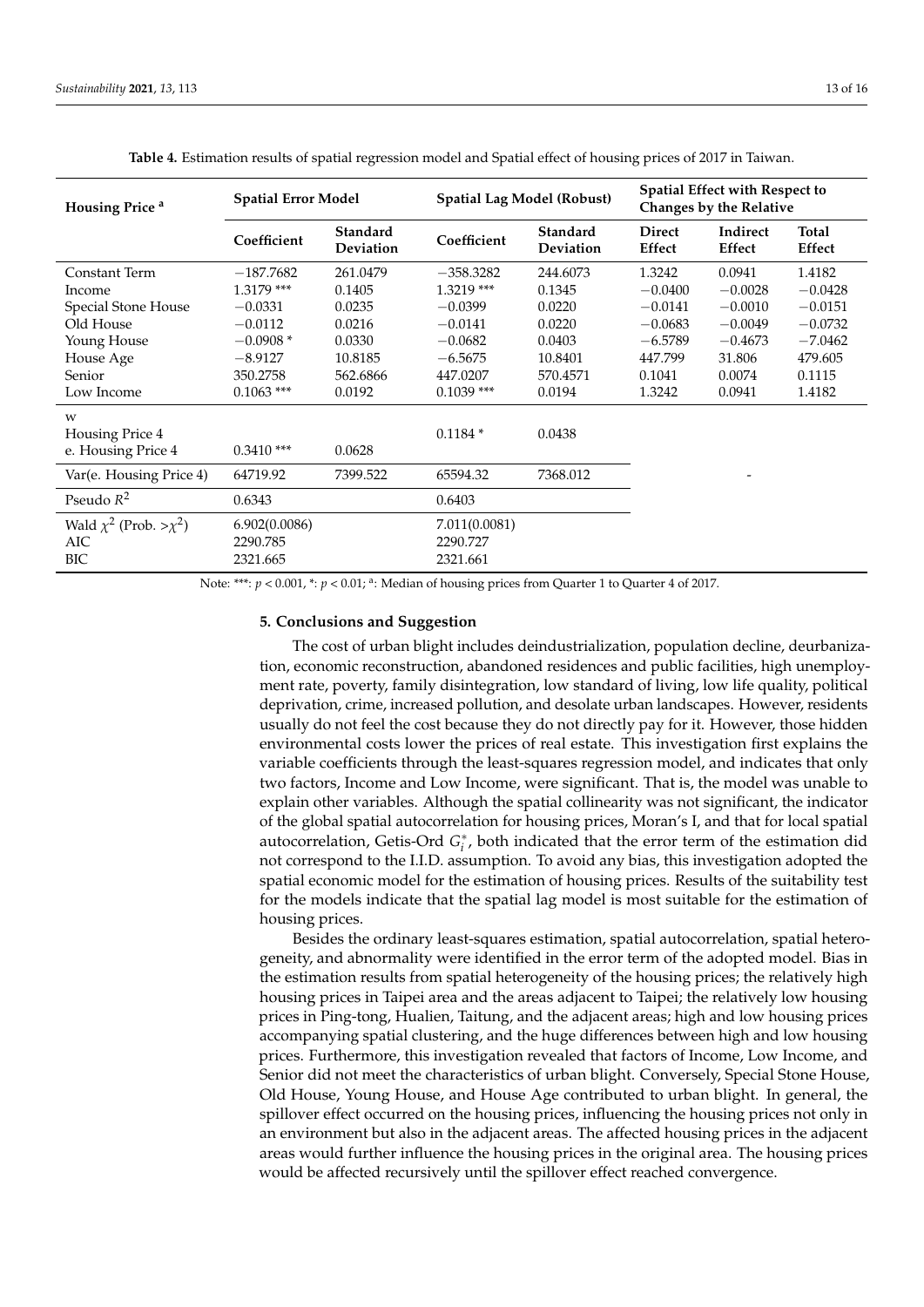The spatial hedonic model constructed in this study is a generalized model, with variables taken from official databases, so can be applied generally to policy analysis in other regions. The explained variable is the average urban housing price, and the explanatory variables are mainly housing-related attributes.

**Author Contributions:** C.-P.H. initiated the project and conducted the analysis. T.-S.H., and H.-P.L. helped the design of research framework. C.-P.H., T.-S.H., H.-P.L., and P.F. collaborated on drafting the manuscript and multiple revisions. All authors have read and agreed to the published version of the manuscript.

**Funding:** The Ministry of Science and Technology of Taiwan for partially financial supporting this research under Contract Numbers MOST 109-2221-E-130-001-.

**Acknowledgments:** The authors would like to thank the Ministry of Science and Technology of Taiwan for partially financial supporting this research under Contract Numbers MOST 109-2221-E-130-001-. The authors are also grateful to the anonymous reviewers who provided useful comments on an earlier draft of the paper.

**Conflicts of Interest:** The authors declare no conflict of interest.

#### **References**

- <span id="page-13-0"></span>1. Brueckner, J.K.; Helsley, R.W. Sprawl and Blight. *J. Urban Econ.* **2011**, *69*, 205–213. [\[CrossRef\]](http://dx.doi.org/10.1016/j.jue.2010.09.003)
- <span id="page-13-1"></span>2. Squires, G.; Lord, A.D. The transfer of Tax Increment Financing (TIF) as an urban policy for spatially targeted economic development. *Land Use Policy* **2012**, *29*, 817–826. [\[CrossRef\]](http://dx.doi.org/10.1016/j.landusepol.2011.12.007)
- <span id="page-13-2"></span>3. Brown, C.S. Blinded by blight: A search for a workable definition of "blight" in Ohio. *Univ. Cincinnati Law Rev.* **2004**, *73*, 207–233.
- 4. Robick, B.D. Blight: The Development of a Contested Concept. Ph.D. Thesis, Carnegie Mellon University, Pittsburgh, PA, USA, 2011.
- <span id="page-13-4"></span>5. Shlay, A.B.; Whitman, G. Research for Democracy: Linking Community Organizing and Research to Leverage Blight Policy. *City Community* **2006**, *5*, 153–171. [\[CrossRef\]](http://dx.doi.org/10.1111/j.1540-6040.2006.00167.x)
- <span id="page-13-3"></span>6. Weber, R. Extracting value from the city: Neoliberalism and urban redevelopment. In *Spaces of Neoliberalism: Urban Restructuring in North America and Western Europe*; Brenner, N., Theodore, N., Eds.; Blackwell Publishing: Oxford, UK, 2002; pp. 172–193.
- <span id="page-13-5"></span>7. Breger, G.E. The Concept and Causes of Urban Blight. *Land Econ.* **1967**, *43*, 369. [\[CrossRef\]](http://dx.doi.org/10.2307/3145542)
- <span id="page-13-6"></span>8. Von Hoffman, A. A study in contradictions: The origins and legacy of the housing act of 1949. *Hous. Policy Debate* **2000**, *11*, 299–326. [\[CrossRef\]](http://dx.doi.org/10.1080/10511482.2000.9521370)
- <span id="page-13-7"></span>9. Somin, I. Blight sweet blight. *Legal Times* **2006**, *XXIX*, 33.
- <span id="page-13-8"></span>10. Miekley, A.E. Counting Broken Windows: Pursuing an Objective Measurement of Blight. Master's Thesis, Ohio State University, Columbus, OH, USA, 2008.
- <span id="page-13-9"></span>11. Ulrich, R.S.; Simons, R.F.; Losito, B.D.; Fiorito, E.; Miles, M.A.; Zelson, M. Stress recovery during exposure to natural and urban environments. *J. Environ. Psychol.* **1991**, *11*, 201–230. [\[CrossRef\]](http://dx.doi.org/10.1016/S0272-4944(05)80184-7)
- 12. Garrod, G.; Willis, K. An economic estimate of the effect of a waterside location on property values. *Environ. Resour. Econ.* **1994**, *4*, 209–217. [\[CrossRef\]](http://dx.doi.org/10.1007/BF00692204)
- 13. Powe, N.A.; Garrod, G.D.; Willis, K.G. Valuation of urban amenities using a hedonic pricing model. *J. Prop. Res.* **1995**, *12*, 137–147. [\[CrossRef\]](http://dx.doi.org/10.1080/09599919508724137)
- 14. Farber, S. Undesirable facilities and property values: A summary of empirical studies. *Ecol. Econ.* **1998**, *24*, 1–14. [\[CrossRef\]](http://dx.doi.org/10.1016/S0921-8009(97)00038-4)
- 15. Kaplan, R. The nature of the view from home: Psychological benefits. *Environ. Behav.* **2001**, *33*, 507–542. [\[CrossRef\]](http://dx.doi.org/10.1177/00139160121973115)
- <span id="page-13-10"></span>16. Bishop, I.D.; Lange, E.; Mahbubul, A.M. Estimation of the influence of view components on high-rise apartment pricing using a public survey and GIS modeling. *Environ. Plan. B Plan. Des.* **2004**, *31*, 439–452. [\[CrossRef\]](http://dx.doi.org/10.1068/b3042)
- <span id="page-13-11"></span>17. Maghelal, P.; Andrew, S.; Arlikatti, S.; Jang, H.S. Assessing blight and its economic impacts: A case study of Dallas, TX. *WIT Trans. Ecol. Environ.* **2014**, *181*, 187–197.
- <span id="page-13-12"></span>18. Rosen, S. Hedonic Prices and Implicit Markets: Product Differentiation in Pure Competition. *J. Polit. Econ.* **1974**, *82*, 34–55. [\[CrossRef\]](http://dx.doi.org/10.1086/260169)
- 19. Dubin, R.A. Estimation of Regression Coefficients in the Presence of Spatially Autocorrelated Error Terms. *Rev. Econ. Stat.* **1988**, *70*, 466. [\[CrossRef\]](http://dx.doi.org/10.2307/1926785)
- <span id="page-13-13"></span>20. Brueckner, J.K. *Lectures on Urban Economics*; MIT Press: Cambridge, MA, USA, 2011.
- <span id="page-13-14"></span>21. Pope, J.C. Buyer information and the hedonic: The impact of a seller disclosure on the implicit price for airport noise. *J. Urban Econ.* **2008**, *63*, 498–516. [\[CrossRef\]](http://dx.doi.org/10.1016/j.jue.2007.03.003)
- <span id="page-13-15"></span>22. Pope, J.C. Do Seller Disclosures Affect Property Values? Buyer Information and the Hedonic Model. *Land Econ.* **2008**, *84*, 551–572. [\[CrossRef\]](http://dx.doi.org/10.3368/le.84.4.551)
- <span id="page-13-16"></span>23. Votsis, A.; Perrels, A. Housing Prices and the Public Disclosure of Flood Risk: A Difference-in-Differences Analysis in Finland. *J. Real Estate Finance Econ.* **2015**, *53*, 450–471. [\[CrossRef\]](http://dx.doi.org/10.1007/s11146-015-9530-3)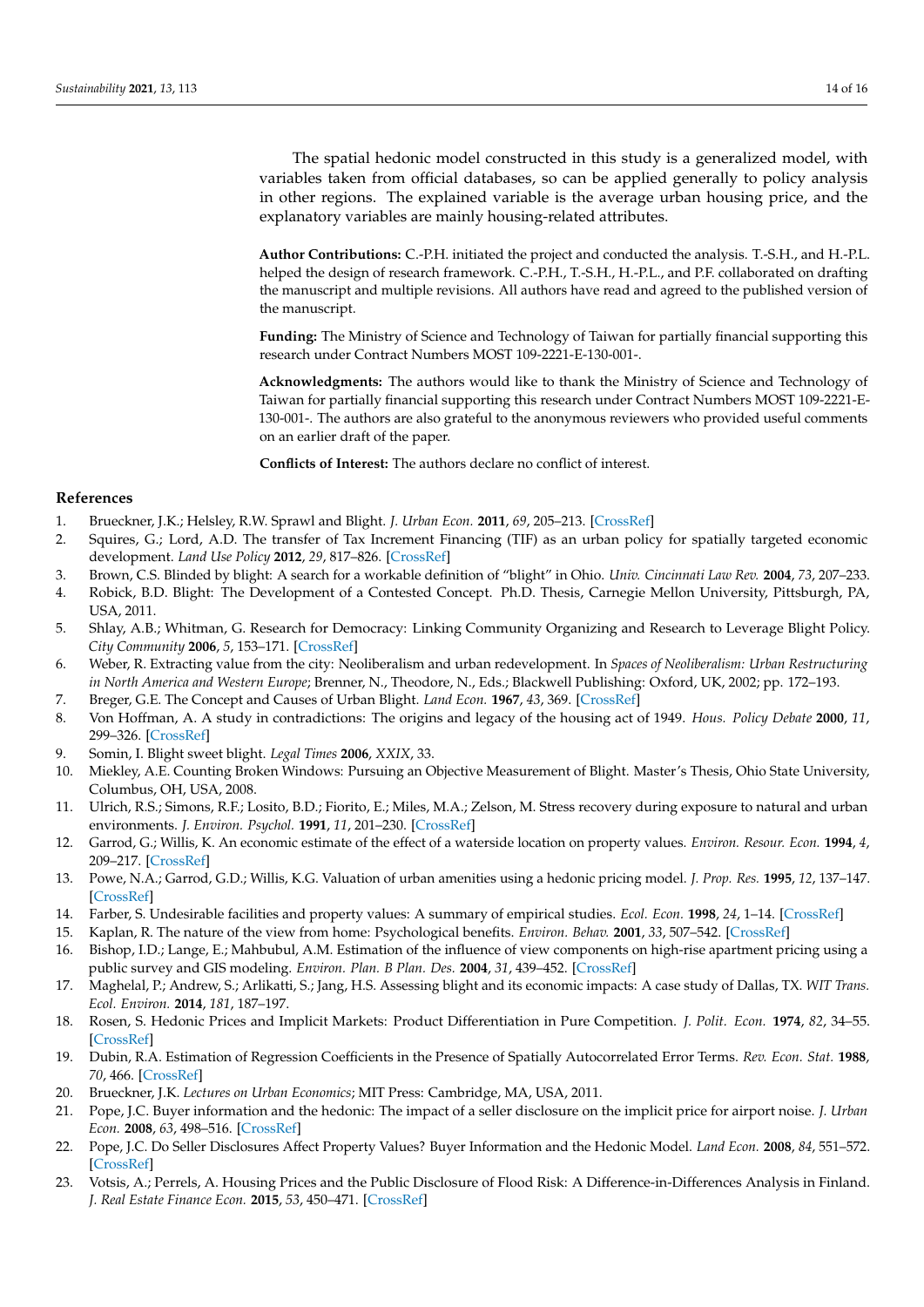- <span id="page-14-0"></span>24. Morande, F.; Petermann, A.; Vargas, M. Determinants of urban vacant land evidence from Santiago, Chile. *J. Real Estate Financ. Econ.* **2010**, *40*, 188–202. [\[CrossRef\]](http://dx.doi.org/10.1007/s11146-008-9123-5)
- <span id="page-14-1"></span>25. Kim, G.-W.; Newman, G.; Jiang, B. Urban regeneration: Community engagement process for vacant land in declining cities. *Cities* **2020**, *102*, 102730. [\[CrossRef\]](http://dx.doi.org/10.1016/j.cities.2020.102730) [\[PubMed\]](http://www.ncbi.nlm.nih.gov/pubmed/32831449)
- <span id="page-14-2"></span>26. Kuyucu, T.; Ünsal, Ö. 'Urban Transformation' as State-led Property Transfer: An Analysis of Two Cases of Urban Renewal in Istanbul. *Urban Stud.* **2010**, *47*, 1479–1499. [\[CrossRef\]](http://dx.doi.org/10.1177/0042098009353629)
- <span id="page-14-3"></span>27. Johnsen, S.; Fitzpatrick, S. Revanchist Sanitisation or Coercive Care? The Use of Enforcement to Combat Begging, Street Drinking and Rough Sleeping in England. *Urban Stud.* **2010**, *47*, 1703–1723. [\[CrossRef\]](http://dx.doi.org/10.1177/0042098009356128)
- 28. Wassmer, R.W. Further empirical evidence on residential property taxation and the occurrence of urban sprawl. *Reg. Sci. Urban Econ.* **2016**, *61*, 73–85. [\[CrossRef\]](http://dx.doi.org/10.1016/j.regsciurbeco.2016.09.006)
- 29. Schuetz, J.; Spader, J.; Cortes, A. Have distressed neighborhoods recovered? Evidence from the neighborhood stabilization program. *J. Hous. Econ.* **2016**, *34*, 30–48. [\[CrossRef\]](http://dx.doi.org/10.1016/j.jhe.2016.07.003)
- 30. Hosseini, A.; Pourahmad, A.; Taeeb, A.; Amini, M.; Behvandi, S. Renewal strategies and neighborhood participation on urban blight. *Int. J. Sustain. Built Environ.* **2017**, *6*, 113–121. [\[CrossRef\]](http://dx.doi.org/10.1016/j.ijsbe.2017.03.004)
- 31. Paredes, D.; Skidmore, M. The net benefit of demolishing dilapidated housing: The case of Detroit. *Reg. Sci. Urban Econ.* **2017**, *66*, 16–27. [\[CrossRef\]](http://dx.doi.org/10.1016/j.regsciurbeco.2017.05.009)
- 32. Yang, Z.; Dunford, M. City shrinkage in China: Scalar processes of urban and hukou population losses. *Reg. Stud.* **2018**, *52*, 1111–1121. [\[CrossRef\]](http://dx.doi.org/10.1080/00343404.2017.1335865)
- <span id="page-14-10"></span>33. Valasik, M.; Brault, E.E.; Martinez, S.M. Forecasting homicide in the red stick: Risk terrain modeling and the spatial influence of urban blight on lethal violence in Baton Rouge, Louisiana. *Soc. Sci. Res.* **2018**, *80*, 186–201. [\[CrossRef\]](http://dx.doi.org/10.1016/j.ssresearch.2018.12.023)
- 34. Clarke, A.; Parsell, C. The potential for urban surveillance to help support people who are homeless: Evidence from Cairns, Australia. *Urban Stud.* **2018**, *56*, 1951–1967. [\[CrossRef\]](http://dx.doi.org/10.1177/0042098018789057)
- 35. Heider, B. The impact of EU Eastern enlargement on urban growth and decline: New insights from Germany's Eastern border. *Papers Reg. Sci.* **2019**, *98*, 1443–1468. [\[CrossRef\]](http://dx.doi.org/10.1111/pirs.12407)
- 36. Farjam, R.; Motlaq, S.M.H.; Rasoul, F. Does urban mixed use development approach explain spatial analysis of inner city decay? *J. Urban Manag.* **2019**, *8*, 245–260. [\[CrossRef\]](http://dx.doi.org/10.1016/j.jum.2019.01.003)
- 37. Blessett, B. Urban renewal and "Ghetto" development in Baltimore: Two sides of the same coin. *Am. Rev. Public Adm.* **2020**, *50*, 838–850. [\[CrossRef\]](http://dx.doi.org/10.1177/0275074020930358)
- <span id="page-14-4"></span>38. Lousada, A.L.; Ferreira, F.A.; Meidutė-Kavaliauskienė, I.; Spahr, R.W.; Sunderman, M.A.; Pereira, L.F. A sociotechnical approach to causes of urban blight using fuzzy cognitive mapping and system dynamics. *Cities* **2021**, *108*, 102963. [\[CrossRef\]](http://dx.doi.org/10.1016/j.cities.2020.102963)
- <span id="page-14-5"></span>39. Baum-Snow, N. Did Highways Cause Suburbanization? *Q. J. Econ.* **2007**, *122*, 775–805. [\[CrossRef\]](http://dx.doi.org/10.1162/qjec.122.2.775)
- <span id="page-14-6"></span>40. Cullen, J.B.; Levitt, S.D. Crime, Urban Flight, and the Consequences for Cities. *Rev. Econ. Stat.* **1999**, *81*, 159–169. [\[CrossRef\]](http://dx.doi.org/10.1162/003465399558030)
- <span id="page-14-7"></span>41. Carnegie, A. Nobody cares: Forgotten parts of British cities. *Hous. Stud.* **2017**, *32*, 540–541. [\[CrossRef\]](http://dx.doi.org/10.1080/02673037.2017.1305695)
- <span id="page-14-8"></span>42. Sun, W.; Huang, Y.; Mohamed, E.; Spahr, R.W.; Sun, M.; Sunderman, M.A. Blight Indices and Neighborhood Blight Impact on Property Values. In Proceedings of the Southwestern Finance Association Annual Meeting 2016, Houston, TX, USA, 13–16 March 2016.
- <span id="page-14-9"></span>43. Pritchett, W.E. The public menace of blight: Urban renewal and the private uses of eminent domain. *Yale Law Policy Rev.* **2003**, *21*, 1–52.
- <span id="page-14-11"></span>44. Branas, C.C.; Kondo, M.C.; Murphy, S.M.; South, E.C.; Polsky, D.; Macdonald, J.M. Urban Blight Remediation as a Cost-Beneficial Solution to Firearm Violence. *Am. J. Public Health* **2016**, *106*, 2158–2164. [\[CrossRef\]](http://dx.doi.org/10.2105/AJPH.2016.303434)
- <span id="page-14-13"></span>45. Branas, C.C.; South, E.; Kondo, M.C.; Hohl, B.C.; Bourgois, P.; Wiebe, D.J.; Macdonald, J.M. Citywide cluster randomized trial to restore blighted vacant land and its effects on violence, crime, and fear. *Proc. Natl. Acad. Sci. USA* **2018**, *115*, 2946–2951. [\[CrossRef\]](http://dx.doi.org/10.1073/pnas.1718503115)
- 46. Garvin, E.C.; Branas, C.; Keddem, S.; Sellman, J.; Cannuscio, C. More Than Just an Eyesore: Local Insights and Solutions on Vacant Land and Urban Health. *J. Hered.* **2012**, *90*, 412–426. [\[CrossRef\]](http://dx.doi.org/10.1007/s11524-012-9782-7) [\[PubMed\]](http://www.ncbi.nlm.nih.gov/pubmed/23188553)
- <span id="page-14-18"></span>47. Kondo, M.C.; Keene, D.; Hohl, B.C.; MacDonald, J.M.; Branas, C.C. A difference-indifferences study of the effects of a new abandoned building remediation strategy on safety. *PLoS ONE* **2015**, *10*, e0136595.
- <span id="page-14-12"></span>48. Kondo, M.C.; Andreyeva, E.; South, E.C.; MacDonald, J.M.; Branas, C.C. Neighborhood in-terventions to reduce violence. *Annu. Rev. Public Health* **2018**, *39*, 253–271. [\[CrossRef\]](http://dx.doi.org/10.1146/annurev-publhealth-040617-014600) [\[PubMed\]](http://www.ncbi.nlm.nih.gov/pubmed/29328874)
- <span id="page-14-14"></span>49. Mills, E.S. Housing economics: A synthesis. In *New Frontiers in Regional Science: Essays in Honor of Walter Isard*; Chetterji, M., Kuenne, R.E., Eds.; New York University Press: New York, NY, USA, 1990; Volume 1, pp. 257–274.
- 50. Spelman, W. Abandoned buildings: Magnets for crime? *J. Crim. Justice* **1993**, *21*, 481–495. [\[CrossRef\]](http://dx.doi.org/10.1016/0047-2352(93)90033-J)
- <span id="page-14-15"></span>51. Tita, G.E. An Ecological Study of Violent Urban Street Gangs and Their Crime. Ph.D. Thesis, Carnegie Mellon University, Pittsburgh, PA, USA, 1999.
- <span id="page-14-16"></span>52. Miller, J.S.; Evans, L.D. Divergence of potential state-level performance measures to assess transportation and land use coordination. *J. Transp. Land Use* **2011**, *4*, 81–103. [\[CrossRef\]](http://dx.doi.org/10.5198/jtlu.v4i3.96)
- <span id="page-14-17"></span>53. Larimian, T.; Sadeghi, A. Measuring urban social sustainability: Scale development and validation. *Environ. Plan. B Urban Anal. City Sci.* **2019**. [\[CrossRef\]](http://dx.doi.org/10.1177/2399808319882950)
- <span id="page-14-19"></span>54. Branas, C.C.; Rubin, D.; Guo, W. Vacant Properties and Violence in Neighborhoods. *ISRN Public Health* **2012**, *2012*, 246142. [\[CrossRef\]](http://dx.doi.org/10.5402/2012/246142)